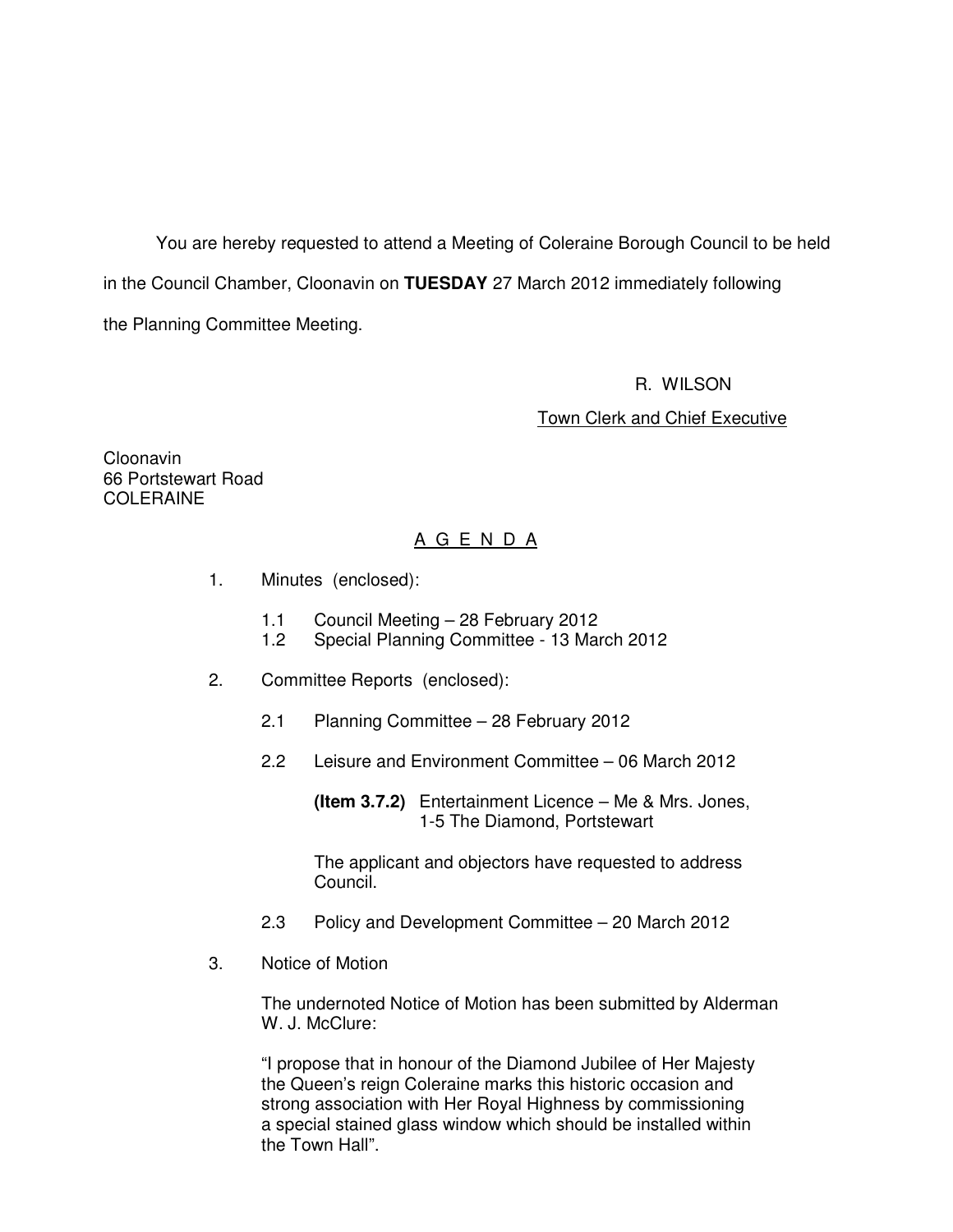4. Notice of Motion

The undernoted Notice of Motion has been submitted by Alderman Mrs. Hickey:

"That this Council believes the Coalition Government's welfare cuts and Welfare Reform agenda are having a significant detrimental impact on our community; recognises the impact is more severe for Northern Ireland because of our historically high levels of disadvantage, higher proportion of families with children and individuals in receipt of Disability Living Allowance; notes that the accumulated cost of welfare cuts to the Northern Ireland economy could reach £450m; calls on the Northern Ireland Executive to oppose the wide range of welfare reforms as the Executive's highest priority and immediately pursue robust negotiations with the Coalition Government to pursue all possible legal and operational flexibilities and financial support to alleviate the impact of the cuts being imposed on Northern Ireland."

5 Notice of Motion

 The undernoted Notice of Motion has been submitted by Councillors M. Fielding and A. McQuillan:

 "That we propose that Coleraine Borough Council supports the decision of Limavady Borough Council to object to the current planning application for a human waste sludge cake site at the former quarry on the Broad Road – Coleraine to Limavady Road – located within the Binevenagh Area of Outstanding Natural Beauty; and wish the Minister and Senior Planners to be made aware of our Council's opposition."

- 6. Correspondence, including inter alia:
	- (a) Rising cost of fuel (copy letter dated 07 March 2012 from the William Keown Trust enclosed).
	- (b) Reports available in Members' Library (List enclosed)
- 7. Consultation Documents (List enclosed)
- 8. Documents for Sealing

### **Enclosed for Information:**

- i) Letter dated 21 February 2012 from the North Eastern Education and Library Board regarding information relating to lead and metal thefts
- ii) Letter dated 23 February 2012 from firmus energy regarding prices
- iii) Letter dated 05 March 2012 from Roads Service regarding Annual Report and Accounts 2010-11
- iv) ICE News Bulletin Regional Governance Group Meeting 14 March 2012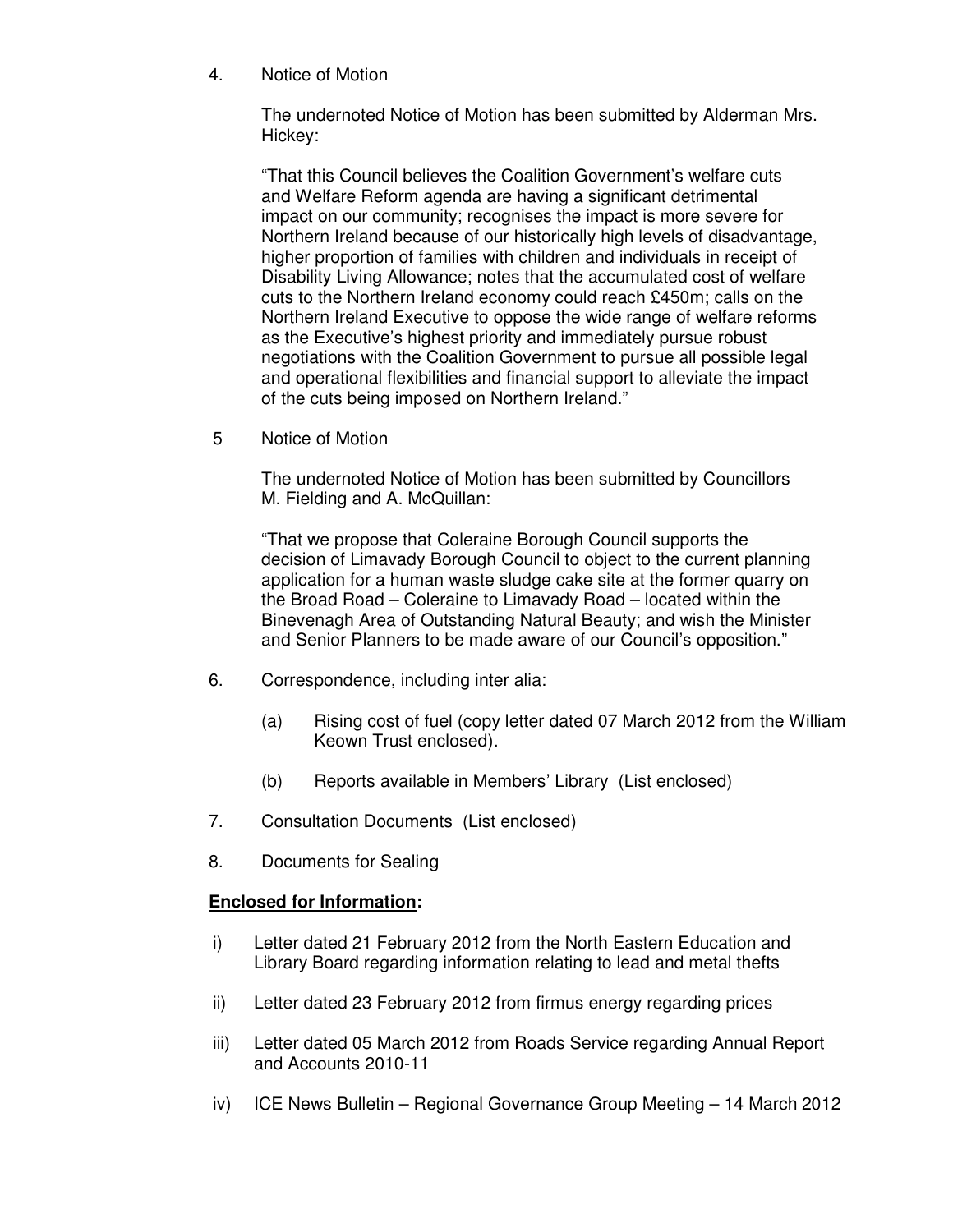- v) Invitation to attend the Presbyterian Church in Ireland's Conference to mark the Centenary of the Signing of the 1912 Ulster Covenant
- vi) Invitation to "Water, Sewerage & Waste" Exhibition Belfast Hilton Hotel, Templepatrick - 24 April 2012

To: Each Member of Council 23 March 2012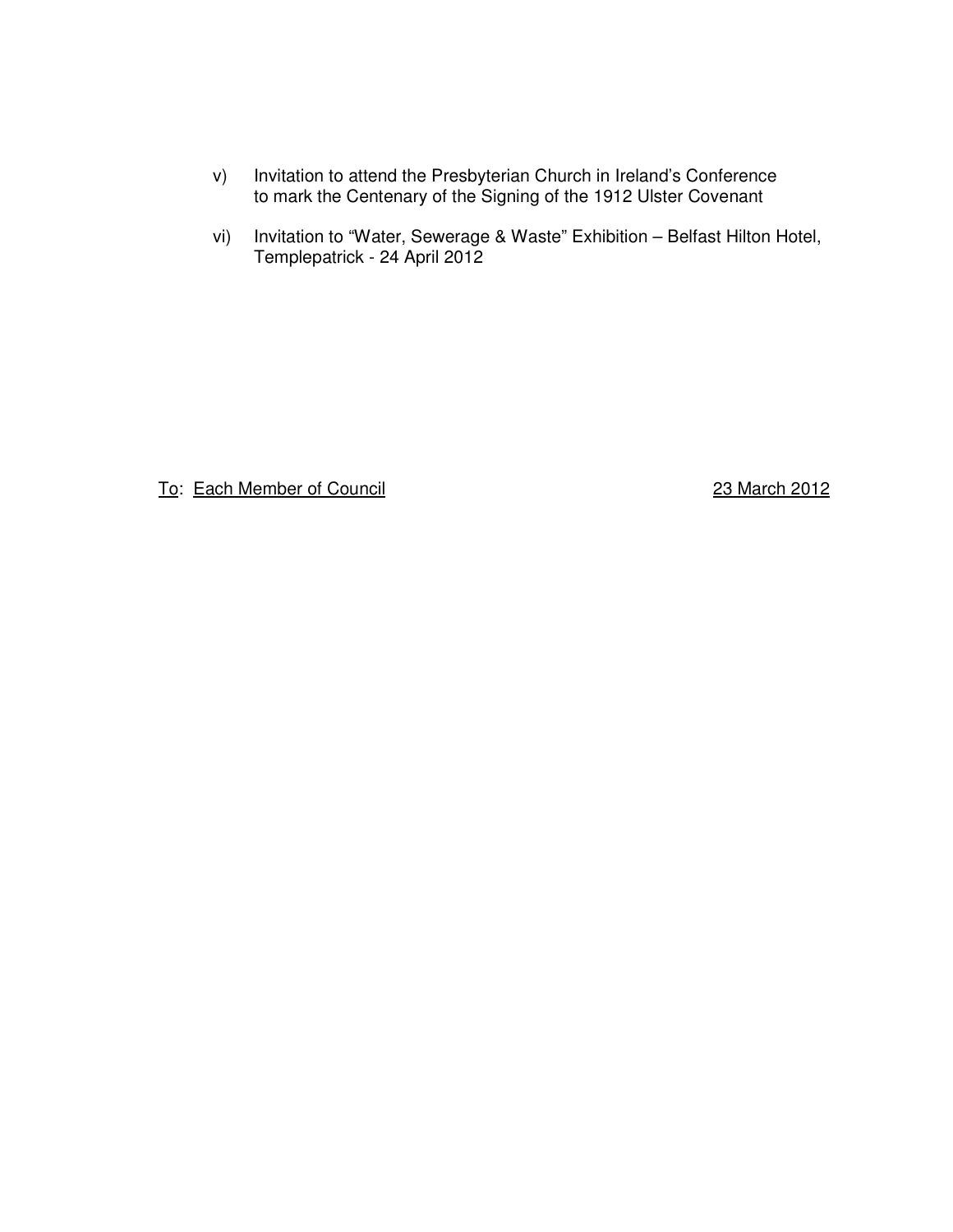## **COUNCIL MEETING**

# **28th February, 2012.**

| <b>Present:</b>            | The Deputy Mayor, Councillor W. A. King, in the Chair                                                                                                                                                                                                                   |                                                                                                                            |
|----------------------------|-------------------------------------------------------------------------------------------------------------------------------------------------------------------------------------------------------------------------------------------------------------------------|----------------------------------------------------------------------------------------------------------------------------|
|                            | <b>Aldermen</b>                                                                                                                                                                                                                                                         |                                                                                                                            |
|                            | W. T. Creelman<br>M. T. Hickey (Mrs.)                                                                                                                                                                                                                                   | N. F. Hillis                                                                                                               |
|                            | <b>Councillors</b>                                                                                                                                                                                                                                                      |                                                                                                                            |
|                            | C. S. Alexander (Ms.)<br>C. Archibald<br>D. D. Barbour<br>Y. Boyle (Ms.)<br>A. S. Cole<br>G. Duddy<br>E. P. Fielding (Mrs.)<br>M. Fielding                                                                                                                              | <b>B.</b> Fitzpatrick<br>D. Harding<br>R. J. Holmes<br>R. A. Loftus (Mrs.)<br>W. McCandless<br>D. McClarty<br>A. McQuillan |
| Officers in<br>Attendance: | Town Clerk and Chief Executive, Corporate Director of<br>Environmental Services, Corporate Director of Leisure and<br>Development, Head of Performance, Policy and Governance,<br>Head of Development Services, Acting Head of Finance and<br><b>Clerical Assistant</b> |                                                                                                                            |
|                            |                                                                                                                                                                                                                                                                         |                                                                                                                            |

# **Apologies:** The Mayor, Alderman McClure and Councillor McLaughlin

#### **1.0 WELCOME**

The Deputy Mayor welcomed everyone to the meeting.

# **2.0 MINUTES**

 The Minutes of the Council Meeting of 24th January, 2012 and the Special Meeting of 7<sup>th</sup> February, 2012 were confirmed and signed.

## **3.0 'IN COMMITTEE'**

It was agreed that a number of issues arising from reports would be addressed 'In Committee' at the end of the meeting.

### **4.0 COMMITTEE REPORTS**

#### **4.1 Planning Committee**

The Vice Chairman, Alderman Mrs. Hickey, moved the adoption of the Planning Committee Report; this was duly seconded by Councillor Mrs. Loftus and agreed.

### **4.2 North West '200' Committee**

Alderman Creelman moved the adoption of the North West '200' Committee Report; this was duly seconded by Councillor Fitzpatrick and agreed.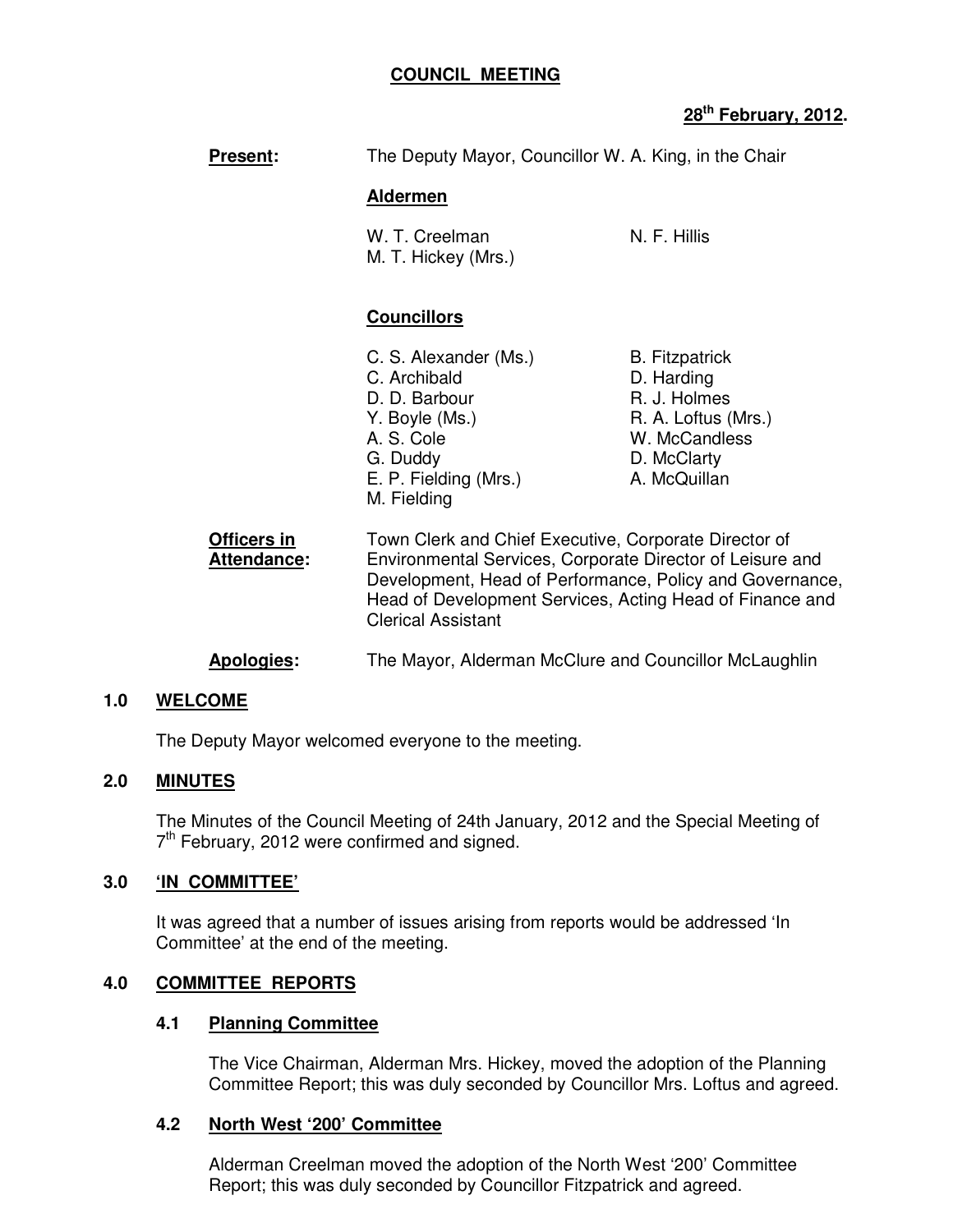## **4.3 Policy and Development Committee**

Councillor Barbour, moved the adoption of the Policy and Development Committee Report; this was duly seconded by Councillor Holmes.

Matters arising:

### 4.3.1 Jubilee Events

A Member asked that the minute reflect that Community Funding would be available during May, June and July for Jubilee events.

The report was agreed subject to the amendment.

### **5.0 NOTICE OF MOTION**

The Town Clerk and Chief Executive informed Members that the proposer of the Motion had requested that it be deferred until a later meeting.

### **6.0 CORRESPONDENCE**

### **6.1 Northern Ireland Fire and Rescue Service**

Consideration was given to a letter from Northern Ireland Fire and Rescue Service the letter dated 26<sup>th</sup> January, 2012 advising of changes to fire cover in the Council area (previously supplied).

#### **Agreed:**

That a briefing be arranged to discuss the changes with the Northern Ireland Fire and Rescue Service.

### **6.2 Accident and Emergency Services at Causeway Hospital**

Consideration was given to a letter from Mr. E. Poots MLA, Minister for Health, Social Services and Public Safety dated 15<sup>th</sup> February, 2012 received from Minister Poots (previously supplied).

### **Agreed:**

That a cross-party delegation meet with the Minister to discuss the future provision of Accident and Emergency services at Causeway Hospital.

### **7.0 DOCUMENTS TABLED**

 Members noted the list of documents which had been made available in the Members' Library (previously supplied).

### **8.0 CONSULTATION LIST**

Details of consultation documents received were noted (previously supplied).

 Any Member who wished to make a response was asked to contact the Head of Performance, Policy and Governance before the due date for comments as detailed in the report.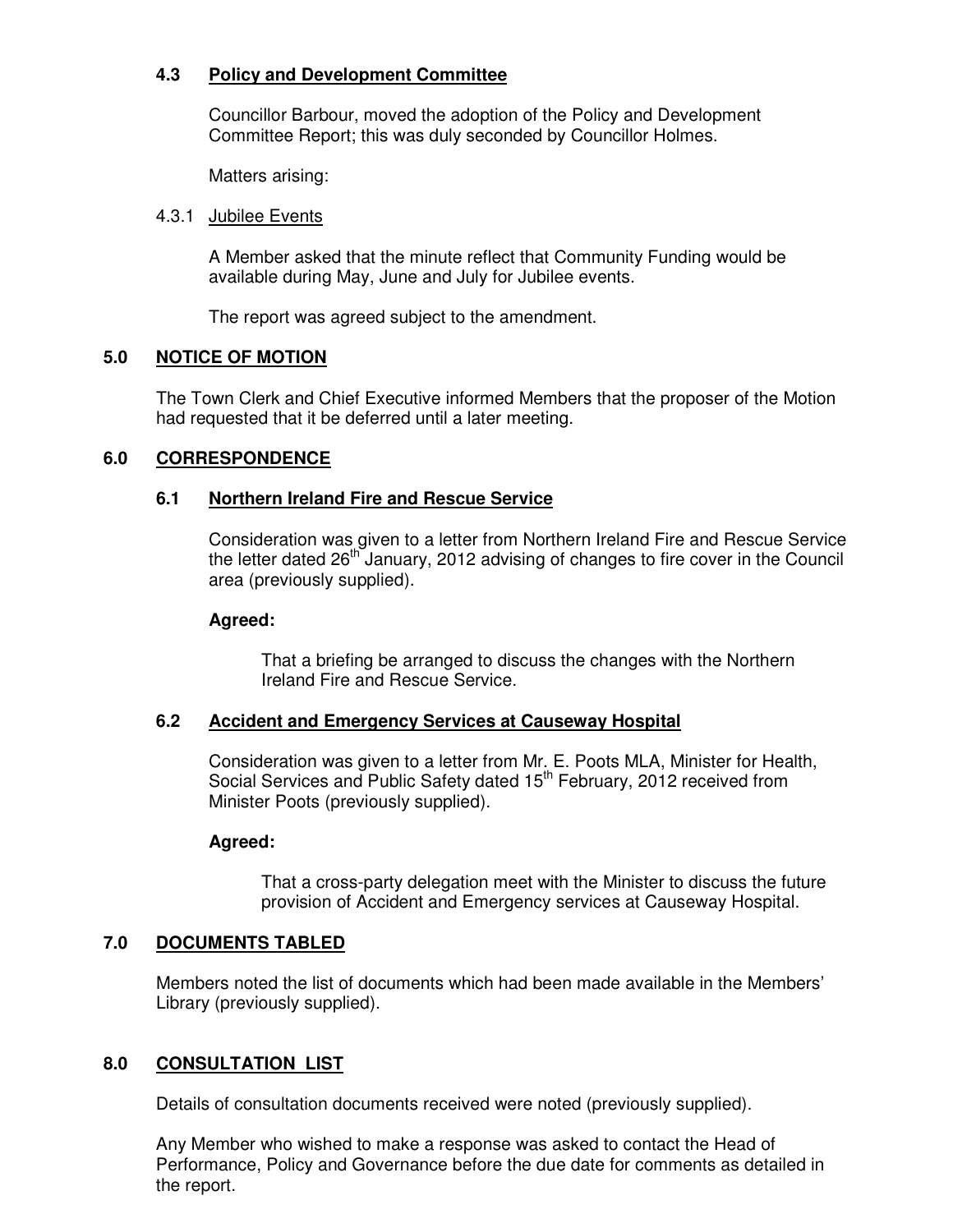# **9.0 DOCUMENTS FOR SEALING**

Resolved:

That the following documents be sealed:

| 1. | Lease (in duplicate)                                   | The Honourable The Irish Society<br>and Coleraine Borough Council -<br><b>Christie Park Jetty</b>                                                                                     |
|----|--------------------------------------------------------|---------------------------------------------------------------------------------------------------------------------------------------------------------------------------------------|
| 2. | Lease and Counterpart (in triplicate)                  | Council to NIE - Substation Site at<br>Craigahulliar                                                                                                                                  |
| 3. | <b>Novation Deed and Counterpart (in</b><br>duplicate) | Council to Craigahulliar Energy<br>Ltd. - Novation and Variation of<br>Craigahulliar Landfill Gas<br>Agreement                                                                        |
| 4. | <b>Lease and Counterpart</b>                           | Council and Craigahulliar Energy<br>Ltd. - Craigahulliar Landfill Site                                                                                                                |
| 5. | Contract (in duplicate)                                | Council and Bell Contracts -<br>Works to Lansdowne Shelter,<br>Portrush                                                                                                               |
| 6. | <b>Cemetery Titles</b>                                 | Grant of Right of Burial – Deeds<br>Register Nos. 3837 - 3852<br>inclusive:                                                                                                           |
|    |                                                        | Agherton<br>1<br><b>Ballywillan</b><br>4<br>Coleraine<br>6<br>Kilrea<br>1<br>Portstewart<br>$\overline{4}$<br>Advanced Deeds Register Nos.<br>0298 - 0306 inclusive:<br>Agherton<br>3 |
|    |                                                        | Coleraine<br>1                                                                                                                                                                        |

Portstewart 5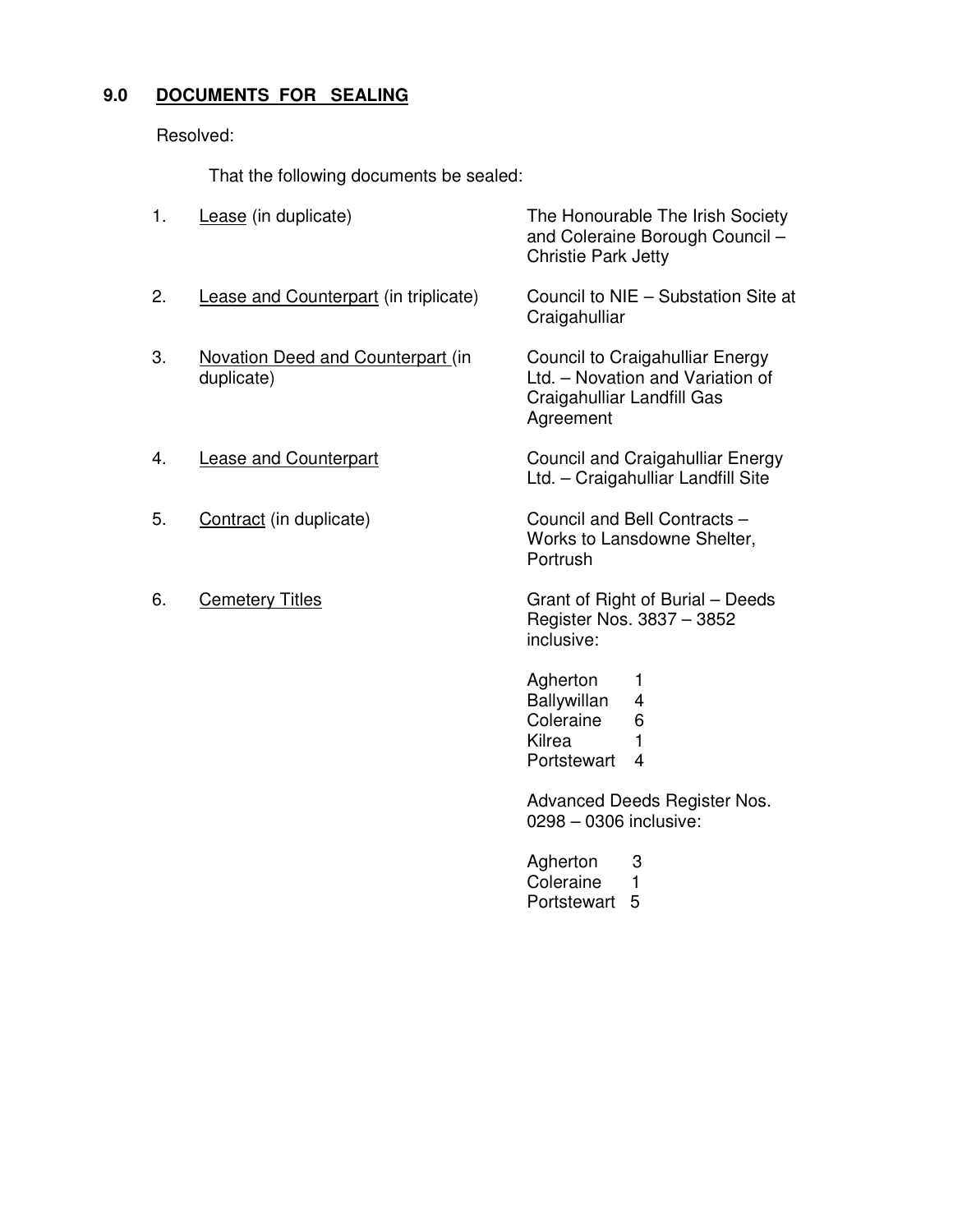## **SPECIAL PLANNING COMMITTEE**

# **13th March, 2012.**

| <b>Present:</b>               | Alderman W. J. McClure in the Chair                                                                                                   |                                                                                                       |
|-------------------------------|---------------------------------------------------------------------------------------------------------------------------------------|-------------------------------------------------------------------------------------------------------|
|                               | The Mayor, Alderman J. M. Bradley                                                                                                     |                                                                                                       |
|                               | The Deputy Mayor, Councillor W. H. King                                                                                               |                                                                                                       |
|                               | <b>Aldermen</b>                                                                                                                       |                                                                                                       |
|                               | W. T. Creelman<br>M. T. Hickey (Mrs.)                                                                                                 | N. F. Hillis                                                                                          |
|                               | <b>Councillors</b>                                                                                                                    |                                                                                                       |
|                               | C. S. Alexander (Ms.)<br>D. D. Barbour<br>Y. Boyle (Ms.)<br>G. Duddy<br>E. P. Fielding (Mrs.)<br>M. Fielding<br><b>B.</b> Fitzpatrick | D. Harding<br>R. A. Loftus (Mrs.)<br>W. McCandless<br>D. McClarty<br>G. L. McLaughlin<br>A. McQuillan |
| <u>Also in</u><br>Attendance: | Representatives from the Planning Service – Mr. P. Duffy<br>and Mr. W. McIlmoyle                                                      |                                                                                                       |
| Officers in<br>Attendance:    | Head of Performance, Policy and Governance, Senior<br>Environmental Health Officer and Administrative Assistant                       |                                                                                                       |
| <u>Apology:</u>               | <b>Councillor Cole</b>                                                                                                                |                                                                                                       |

### **1.0 WELCOME**

The Chairman welcomed everyone to the Meeting including visitors in the public gallery.

## **2.0 PLANNING APPLICATIONS**

 A list of two applications was presented for consideration together with copy letter dated  $6<sup>th</sup>$  March, 2012 to the Divisional Planning Manager from Portstewart Vision (previously supplied).

2.1 Application No. C/2011/0393/F Rear extension and alterations to approved planning application C/2006/0157/F to provide basement floor extension to create additional double height conference facility, disability access and toilet facilities, ground floor extension to create additional beer garden, kitchen, storage, toilet facilities and rear fire escape access to basement, also to include snug area in listed building No. 7 The Diamond, first and

The opinion of the Planning Service was to approve both applications.

It was proposed by Councillor Fielding and seconded by Alderman Mrs. Hickey:

> That the two applications be placed on the planning schedule to be considered on 27<sup>th</sup> March, 2012.

As an amendment it was proposed by Councillor Harding and seconded by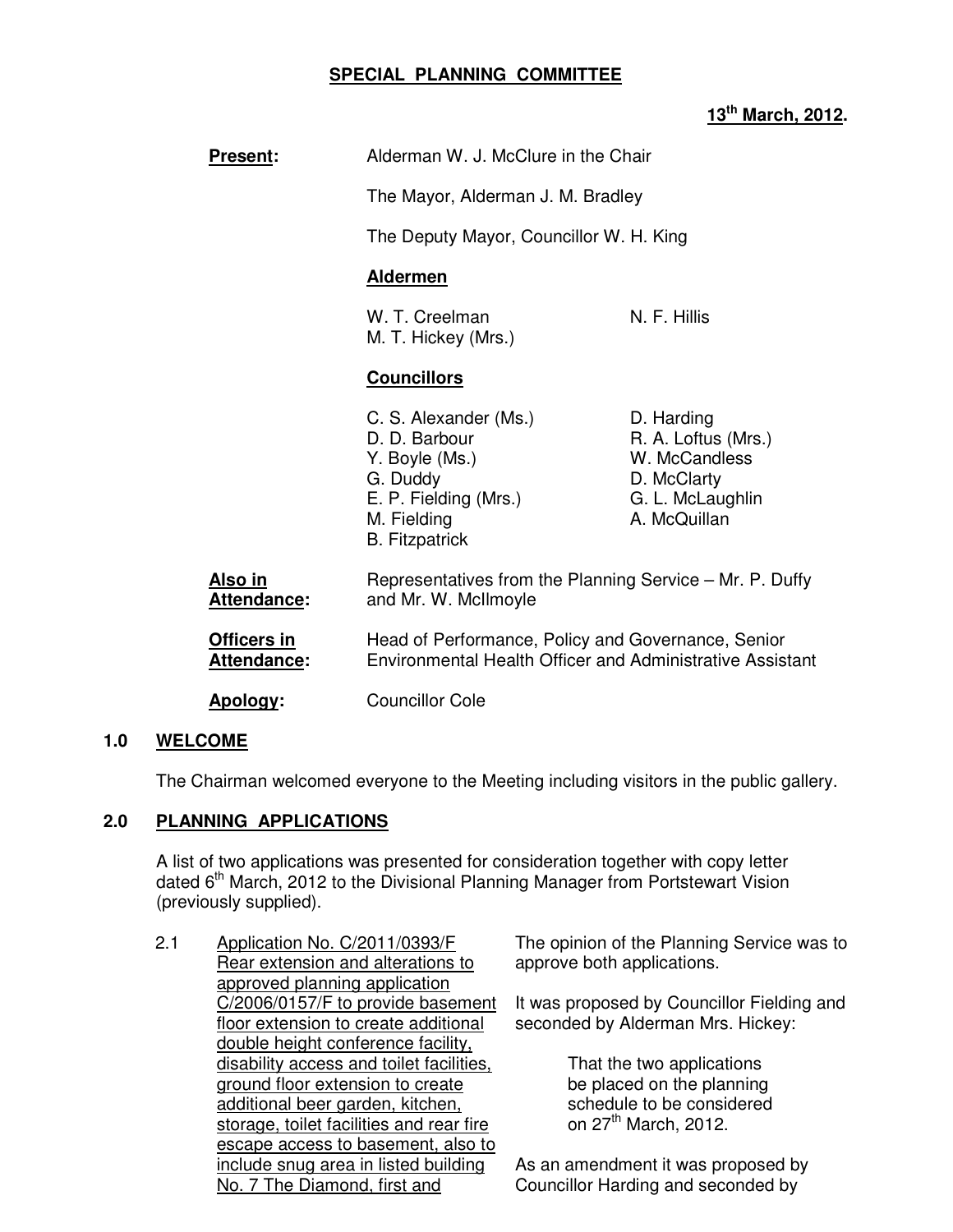second floor extension and alterations to create 3 additional bedrooms and linen store, including first floor of No. 7 The Diamond, creating a 20 bedroom boutique hotel at 1-7 The Diamond and 2-4 Lever Road and including lands to the rear of 9-15 The Diamond, Portstewart for N M **Developments** 

Application No. C/2011/0394/LBC Alterations to Listed Building No 7 The Diamond, Portstewart to provide snug area and additional bedroom at 1-7 The Diamond and 2-4 Lever Road, Portstewart for N M **Developments** 

Councillor McClarty:

 That the Meeting continue and that an office meeting be requested.

On being put the Meeting the amendment was lost, three members voting in favour and fourteen members voting against.

On being put to the Meeting the proposal was carried, thirteen members voting in favour and three members voting against.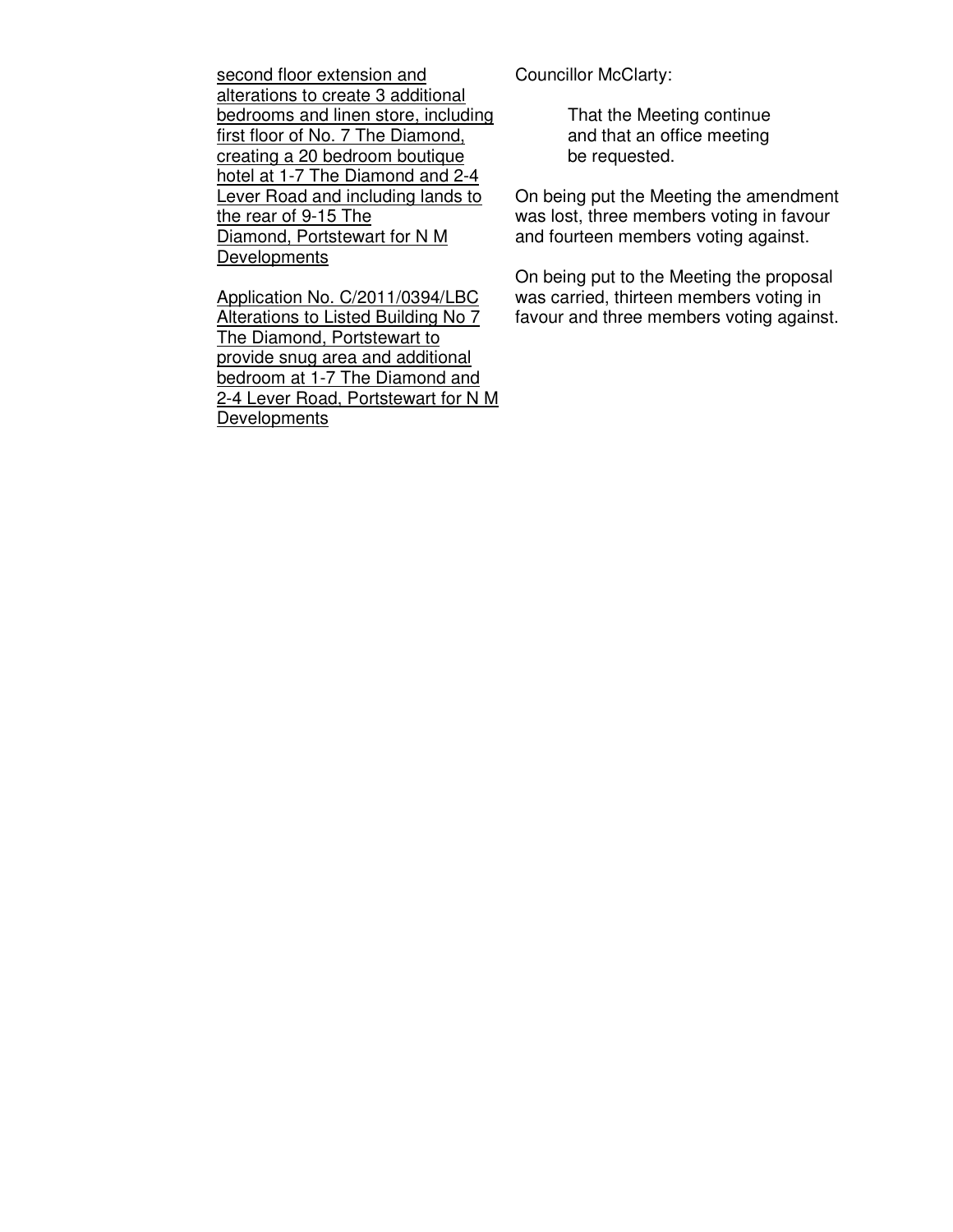## **PLANNING COMMITTEE**

# **28th February, 2012.**

| <b>Present:</b>                   | Alderman M. T. Hickey (Mrs.) in the Chair                                                                                                                   |                                                                                                                                             |
|-----------------------------------|-------------------------------------------------------------------------------------------------------------------------------------------------------------|---------------------------------------------------------------------------------------------------------------------------------------------|
|                                   | The Deputy Mayor, Councillor W. H. King                                                                                                                     |                                                                                                                                             |
|                                   | <b>Aldermen</b>                                                                                                                                             |                                                                                                                                             |
|                                   | W. T. Creelman                                                                                                                                              | N. F. Hillis                                                                                                                                |
|                                   | <b>Councillors</b>                                                                                                                                          |                                                                                                                                             |
|                                   | C. S. Alexander (Ms.)<br>C. Archibald<br>D. D. Barbour<br>Y. Boyle (Ms.)<br>A. S. Cole<br>G. Duddy<br>E. P. Fielding (Mrs.)<br>M. Fielding                  | <b>B.</b> Fitzpatrick<br>D. Harding<br>R. J. Holmes<br>R. A. Loftus (Mrs.)<br>W. McCandless<br>D. McClarty<br>A. McQuillan<br>$(2.0 - 9.1)$ |
| <u>Also in</u><br>Attendance:     | Representatives from the Planning Service - Mr. A. Brown,<br>Mr. P. Duffy and Ms. H. O'Toole                                                                |                                                                                                                                             |
| Officers in<br><b>Attendance:</b> | Principal Environmental Health Officer, Principal<br>Administrative Officer and Clerical Assistant<br>The Mayor, Alderman McClure and Councillor McLaughlin |                                                                                                                                             |
| Apologies:                        |                                                                                                                                                             |                                                                                                                                             |

### **1.0 WELCOME**

The Vice Chairman welcomed everyone to the Meeting, including Ms. O'Toole and members of the public in the gallery. The Vice Chairman also expressed best wishes and a speedy recovery to Alderman McClure.

### **2.0 STREAMLINED CONSULTATION SCHEME**

Ms. Helena O'Toole, Divisional Planning Manager, outlined the Department's proposals for an extension of the streamlined scheme to include all minor and intermediate applications, housing applications up to a maximum of twenty five units and office accommodation up to a maximum of two hundred square metres and answered Members' questions.

On the proposal of Councillor Ms. Boyle and seconded by Councillor Fitzpatrick it was agreed:

That the extended scheme be implemented subject to a six month review.

### **3.0 HOTEL DEVELOPMENT, THE DIAMOND, PORTSTEWART**

Ms. O'Toole responded to a Member's question regarding this application.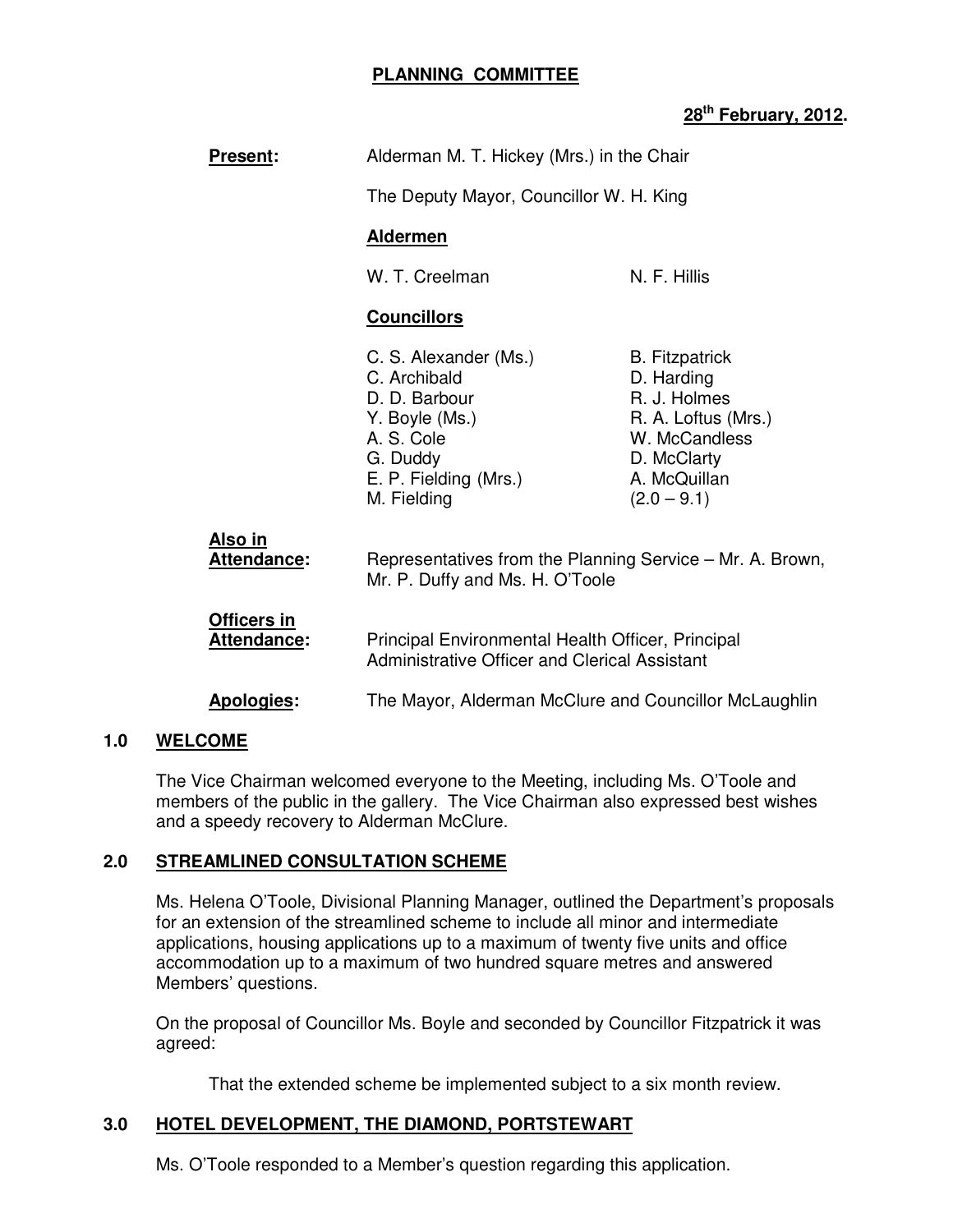On the proposal of Councillor Fitzpatrick and seconded by Councillor Ms. Boyle it was agreed with ten votes for the proposal and seven votes against:

That a special Planning Meeting be arranged on Tuesday 13<sup>th</sup> March, 2012 to consider the application.

## **4.0 PLANNING APPLICATIONS**

A list of forty eight applications was presented for consideration (previously supplied).

## **Applications Deferred from Previous Meeting**

- 4.1 Application No. D1 C/2008/0605/F New 2 storey commercial unit to provide additional floor space for existing business operations to incorporate showroom, management, administration and training suites, 2 no. bulky durable retail and showroom spaces, motor finance operations including relocation of existing 67.91sq metres of office space and associated car parking and outdoor car display at 9 Somerset Road, Coleraine for Roadside Garages Ltd.
- 4.2 Application No. D2 C/2010/0189/F Erection of 2 no. 800kw – 900kw wind turbines (87 metres to blade tip), site assess tracks and electrical cabling. Access for construction of T1 and T2 will be via the Cromore Road entrance. Turbine T3 is withdrawn from this planning application (amended proposal) at University of Ulster, Coleraine Campus, Cromore Road, Coleraine for University of Ulster, Department of Physical **Resources**

The opinion of the Planning Service was to approve.

It was agreed that the application be approved.

The opinion of the Planning Service was to approve.

It was proposed by Councillor Ms. Alexander, seconded by Councillor McClarty and agreed:

> That this application be referred to both the DOE and DETI Ministers.

It was further proposed by Councillor McQuillan, seconded by Councillor Fitzpatrick and (with seventeen votes in favour and none against) agreed:

> That the application is not approved by Council.

The opinion of the Planning Service was to approve.

4.3 Application No. D3 C/2010/0252/O Site of dwelling and garage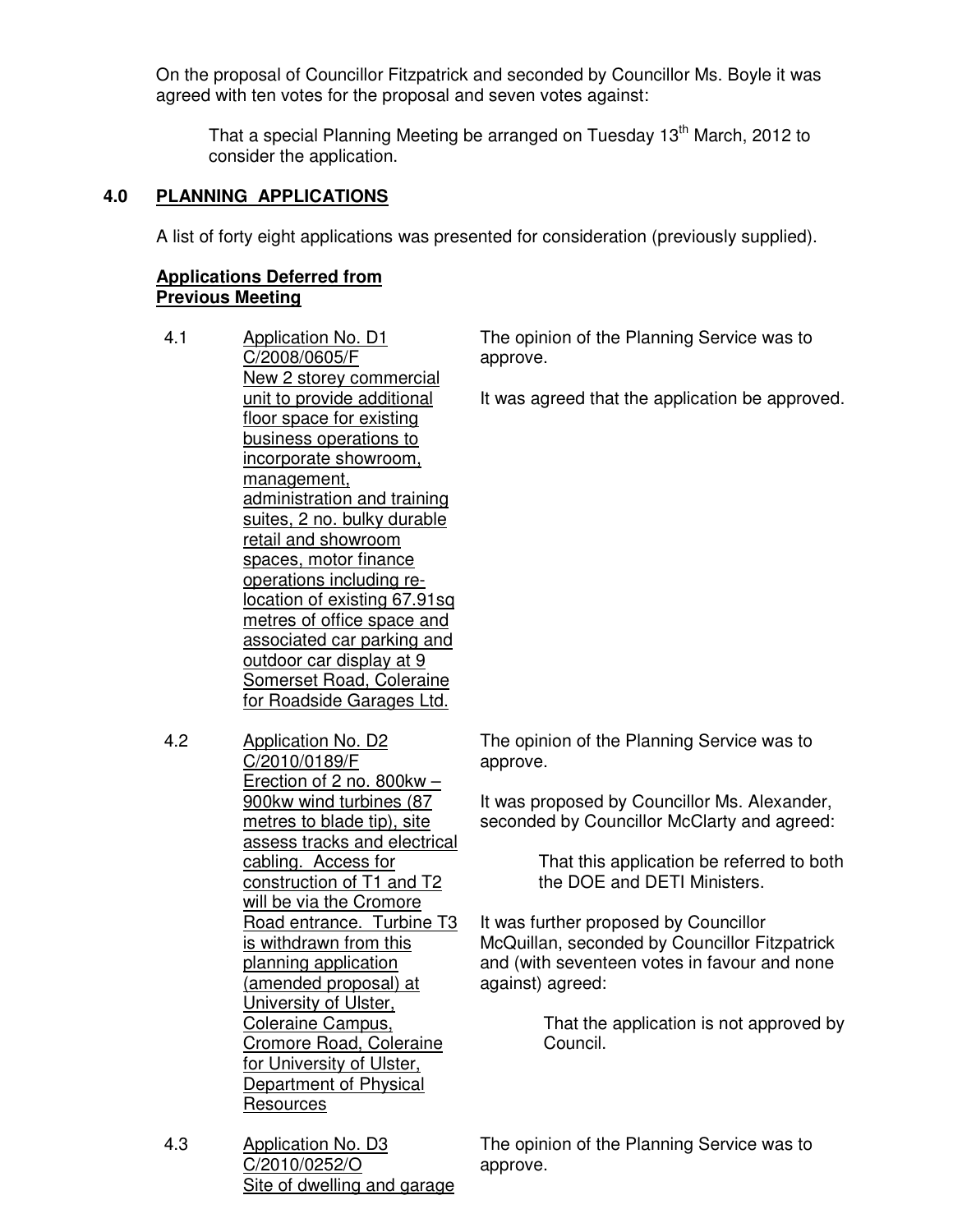adjacent to 101 Carrowreagh Road, Garvagh for Mr. C. Reid

- 4.4 Application No. D4 C/2010/0546/F Replacement of 30 bed hotel and public house and associated car parking with residential development consisting of 16 dwelling units with associated road works and landscaping, 48- 50 Ballyreagh Road, Portrush for BCH **Enterprises**
- 4.5 Application No. D5 C/2011/0123/F Approval for amendments to house types A and B as constructed, approved previously under planning ref C/2003/0610/F at 12 Ballymacrea Road, Portrush for N. M. Developments
- 4.6 Application No. D6 C/2011/0178/F Retention of dwelling and shop with alterations to finishes and elevations at Craig Vara Cottage, 6 Craig Vara Terrace, Portrush for Mark and Tracey Scullion

4.7 Application No. D7 C/2011/0202/F Retention of and completion of existing shed for agricultural purposes to the rear of 34 Liscall Road, Garvagh for Mr. P. Higgins

It was agreed that the application be approved.

The opinion of the Planning Service was to approve.

It was proposed by Councillor Ms. Alexander, seconded by Councillor Fitzpatrick and agreed, with seventeen votes in favour and none against:

> That Planning Service review this application with particular reference to Council's draft Tourism Strategy.

The opinion of the Planning Service was to approve.

It was agreed that the application be approved.

The opinion of the Planning Service was to approve.

It was agreed that the application be approved with a six month timeframe to complete remedial works.

The opinion of the Planning Service was to refuse.

It was proposed by Councillor McQuillan, seconded by Councillor Mrs. Loftus and agreed, with seventeen votes in favour and none against:

> That this application be referred to the Minister.

4.8 Application No. D8 C/2011/0258/F Retrospective permission for the regularisation of the existing access and alterations to part of same at 89a Mettican Road, Garvagh for

The opinion of the Planning Service was to approve.

It was agreed that the application be approved.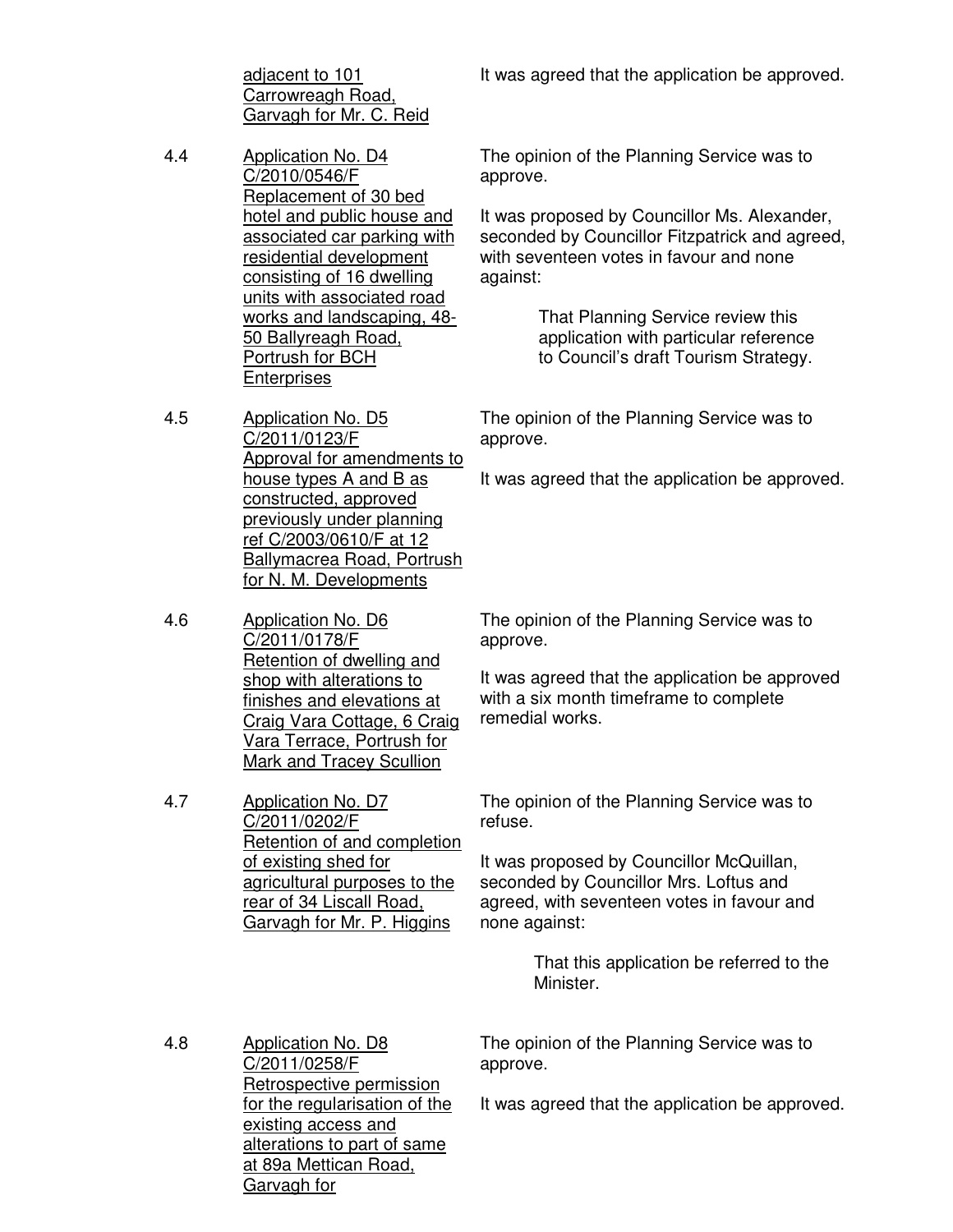Mr. N. McFarland

| 4.9 | Application No. D9           |  |  |
|-----|------------------------------|--|--|
|     | C/2011/0337/F                |  |  |
|     | Proposed car port to side of |  |  |
|     | 1 Mill Park, Mill Road,      |  |  |
|     | Portstewart for D. Walls     |  |  |
|     |                              |  |  |

4.10 Application No. D10 C/2011/0345/F Demolition of existing semi detached dwelling and the construction of a new one and a half storey detached dwelling at 12 O'Hara Drive, Portstewart for Mr. K. McClelland

4.11 Application No. D11 C/2011/0438/O Proposed site for two storey infill dwelling at site adjacent to (west side) 52 Lisachrin Road, Garvagh for Mr. M. Glass

The opinion of the Planning Service was to approve.

It was agreed that the application be approved.

The opinion of the Planning Service was to approve.

It was agreed that the application be approved.

The opinion of the Planning Service was to refuse.

It was proposed by Councillor McQuillan, seconded by Councillor Holmes and unanimously agreed:

> That Council support the applicant in the event of an appeal.

4.12 Application No. D12 C/2011/0481/F Proposed dwelling and garage on a farm 90m north west of 10 Blagh Road, Coleraine for The opinion of the Planning Service was to refuse. Planners advised that this application would be held for 10 days as new information had been received.

> It was noted that the application would be returned to Council if there was a change of opinion.

The opinion of the Planning Service was to approve.

It was agreed that the application be approved.

4.14 Application No. D14 C/2011/0515/O Proposed new farm dwelling on land approximately 653m north-north-west of 55 Green Road, Coleraine for Dennis and Kathryn Taylor

Park, Coleraine for Mr. R. Leighton

Mr. J. T. McCollum

New balcony at 27 Laurel

4.13 Application No. D13 C/2011/0505/F

> The opinion of the Planning Service was to approve.

It was agreed that the application be approved.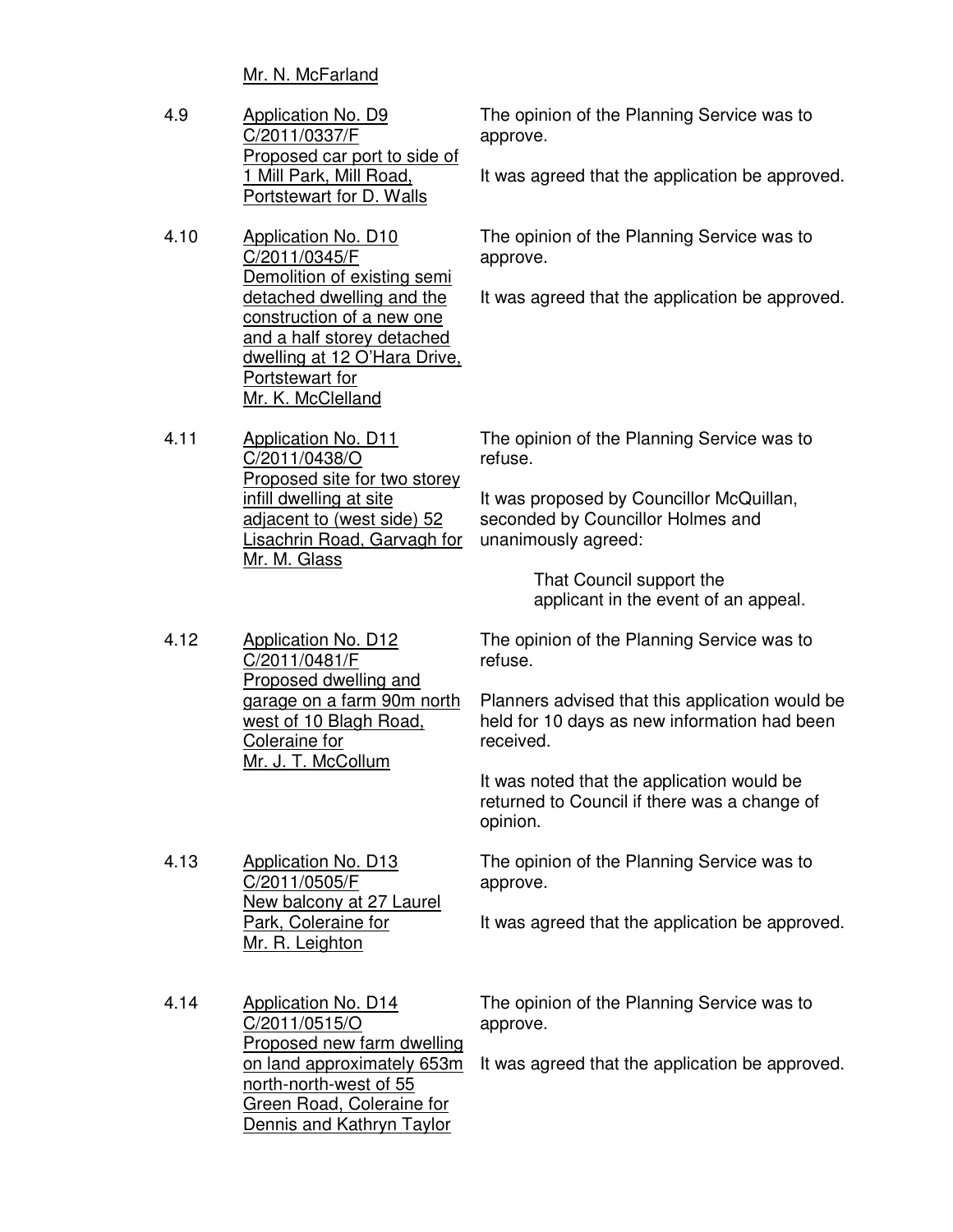## **New Applications**

- 4.15 Application No. 2 C/2010/0523/F Retrospective application for change of use to animal feed operation at 56 Ballinteer Road, Macosquin for Mr. J. Christie
- 4.16 Application No. 9 C/2011/0398/O Extension to shop at petrol station, two new detached retail units, one new fuel island with extended canopy over and provision of additional car parking facilities at 26 Garvagh Road, Kilrea for Kilrea Service Station
- 4.18 Application No. 10 C/2011/0415/F 250kw (max) wind turbine on 40m tower for farm and grid 187m south of 223 Windyhill Road, Macosquin, Coleraine for Mr. R. Millen
- 4.19 Application No. 13 C/2011/0504/F Variation of condition two (waste types) of planning permission C/2005/0208/F to allow additional nonhazardous waste types to be accepted at the Materials Recovery Facility (MRF), namely EWC code 19 12 12 other wastes (including mixtures of materials) from mechanical treatment of waste other than those mentioned in 19 12 11 and also EWC code 20 03 01 mixed municipal waste at Waste Transfer and Materials Recovery Facility (MRF), Craigmore Landfill Site, Craigmore Road, Ringsend for Coleraine Skip Hire and Recycling Ltd

The opinion of the Planning Service was to refuse.

Planners advised that this application had been withdrawn.

The opinion of the Planning Service was to refuse.

It was proposed by Councillor McQuillan, seconded by Councillor Cole and agreed:

> That the application be deferred for one month to facilitate an office meeting on the grounds that all material planning considerations had not been assessed.

The opinion of the Planning Service was to refuse.

It was proposed by The Deputy Mayor, seconded by Councillor Archibald and agreed:

> That the application be deferred for one month to allow further information to be submitted.

The opinion of the Planning Service was to approve.

It was proposed by The Deputy Mayor, seconded by Councillor Duddy and agreed:

> That the application be deferred for one month to facilitate an office meeting on the grounds that all material planning considerations had not been assessed.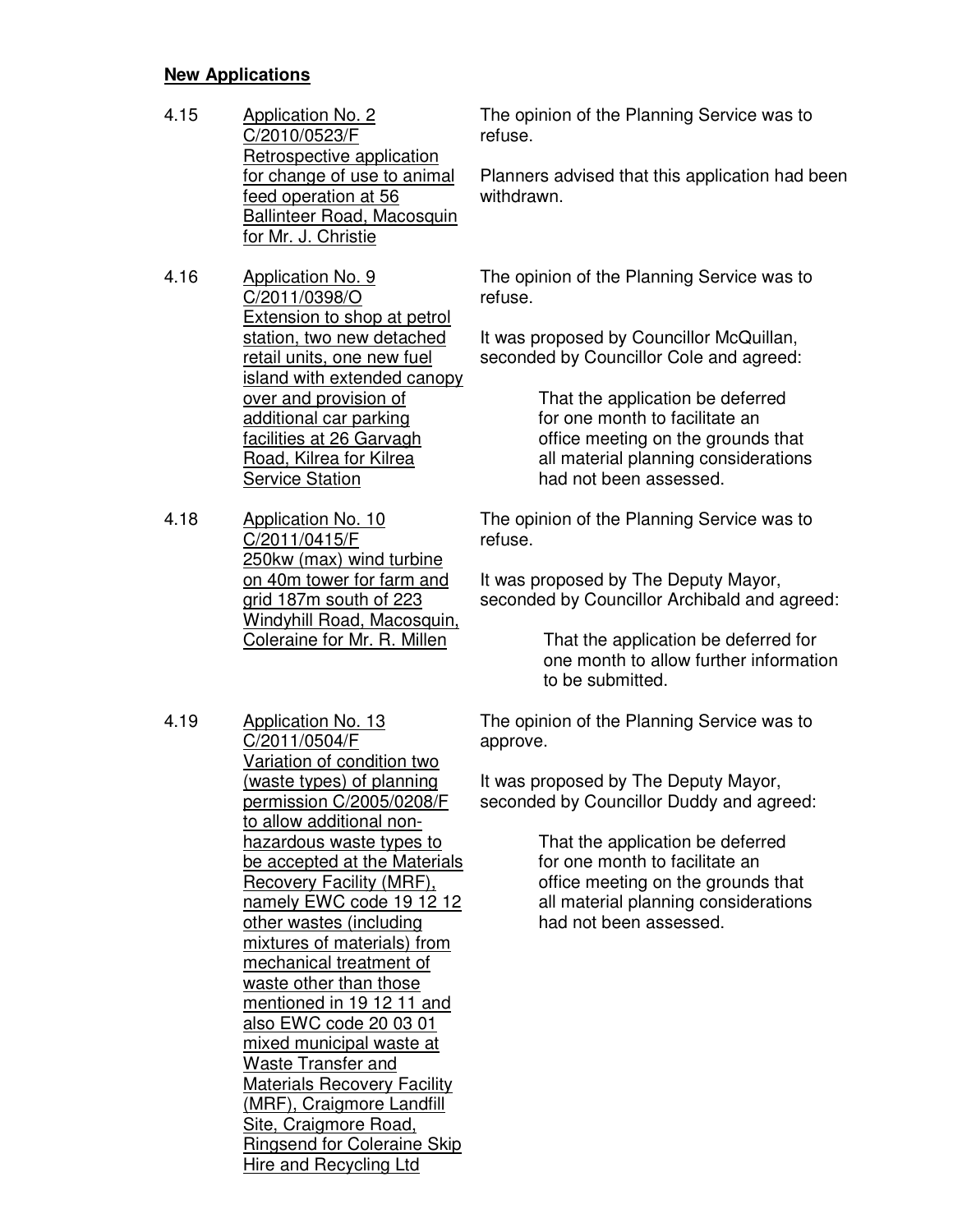| 4.20 | <b>Application No. 18</b><br>C/2011/0574/F<br>Proposed redevelopment of<br>land to provide three no 2<br>bedroom eco-townhouses<br>to rear of 624 Glenmanus<br>Road, Portrush for<br>Mr. D. Dixon   | The opinion of the Planning Service was to<br>refuse.<br>It was proposed by Councillor Ms. Alexander,<br>seconded by Councillor Fitzpatrick and agreed:<br>That the application be deferred<br>for one month to facilitate an |
|------|-----------------------------------------------------------------------------------------------------------------------------------------------------------------------------------------------------|-------------------------------------------------------------------------------------------------------------------------------------------------------------------------------------------------------------------------------|
|      |                                                                                                                                                                                                     | office meeting on the grounds that<br>all material planning considerations<br>had not been assessed.                                                                                                                          |
| 4.21 | <b>Application No. 22</b><br>C/2011/0590/A<br><b>Projecting illuminated sign</b>                                                                                                                    | The opinion of the Planning Service was to<br>refuse.                                                                                                                                                                         |
|      | at Bush Petrol Station, 169<br><b>Bushmills Road, Coleraine</b><br>for Mr. C. Henderson                                                                                                             | It was proposed by Councillor Ms. Alexander,<br>seconded by Councillor Harding and agreed:                                                                                                                                    |
|      |                                                                                                                                                                                                     | That the application be deferred<br>for one month to facilitate an<br>office meeting on the grounds that<br>all material planning considerations<br>had not been assessed.                                                    |
| 4.22 | <b>Application No. 23</b><br>C/2011/0592/O<br>Proposed infill site for                                                                                                                              | The opinion of the Planning Service was to<br>refuse both applications.                                                                                                                                                       |
|      | dwelling approximately 45m<br>north of 11 Greenhill Road,<br><b>Aghadowey, Coleraine for</b>                                                                                                        | It was proposed by Councillor Cole, seconded<br>by Councillor Duddy and agreed:                                                                                                                                               |
|      | Mr. N. McElroy<br>Application No. 24<br>C/2011/0600/O<br>Proposed infill site for<br>dwelling approximately 85m<br>north of 11 Greenhill Road,<br><b>Aghadowey, Coleraine for</b><br>Mr. N. McElroy | That the applications be deferred<br>for one month to facilitate an<br>office meeting on the grounds that<br>all material planning considerations<br>had not been assessed.                                                   |
| 4.23 | <b>Application No. 30</b><br>C/2011/0612/O<br>Proposed one and a half                                                                                                                               | The opinion of the Planning Service was to<br>refuse.                                                                                                                                                                         |
|      | storey traditional dwelling at<br>44A Drumeil Road,<br><b>Aghadowey for Mr. R. Jess</b>                                                                                                             | It was proposed by Councillor McQuillan,<br>seconded by Councillor Duddy and agreed:                                                                                                                                          |
|      |                                                                                                                                                                                                     | That the application be deferred<br>for one month to facilitate an<br>office meeting on the grounds that<br>all material planning considerations<br>had not been assessed.                                                    |
| 4.24 | <b>Application No. 31</b><br>C/2011/0615/O<br>Proposed dwelling and                                                                                                                                 | The opinion of the Planning Service was to<br>refuse.                                                                                                                                                                         |
|      | garage on a farm 160m                                                                                                                                                                               | It was proposed by Councillor Ms. Alexander,                                                                                                                                                                                  |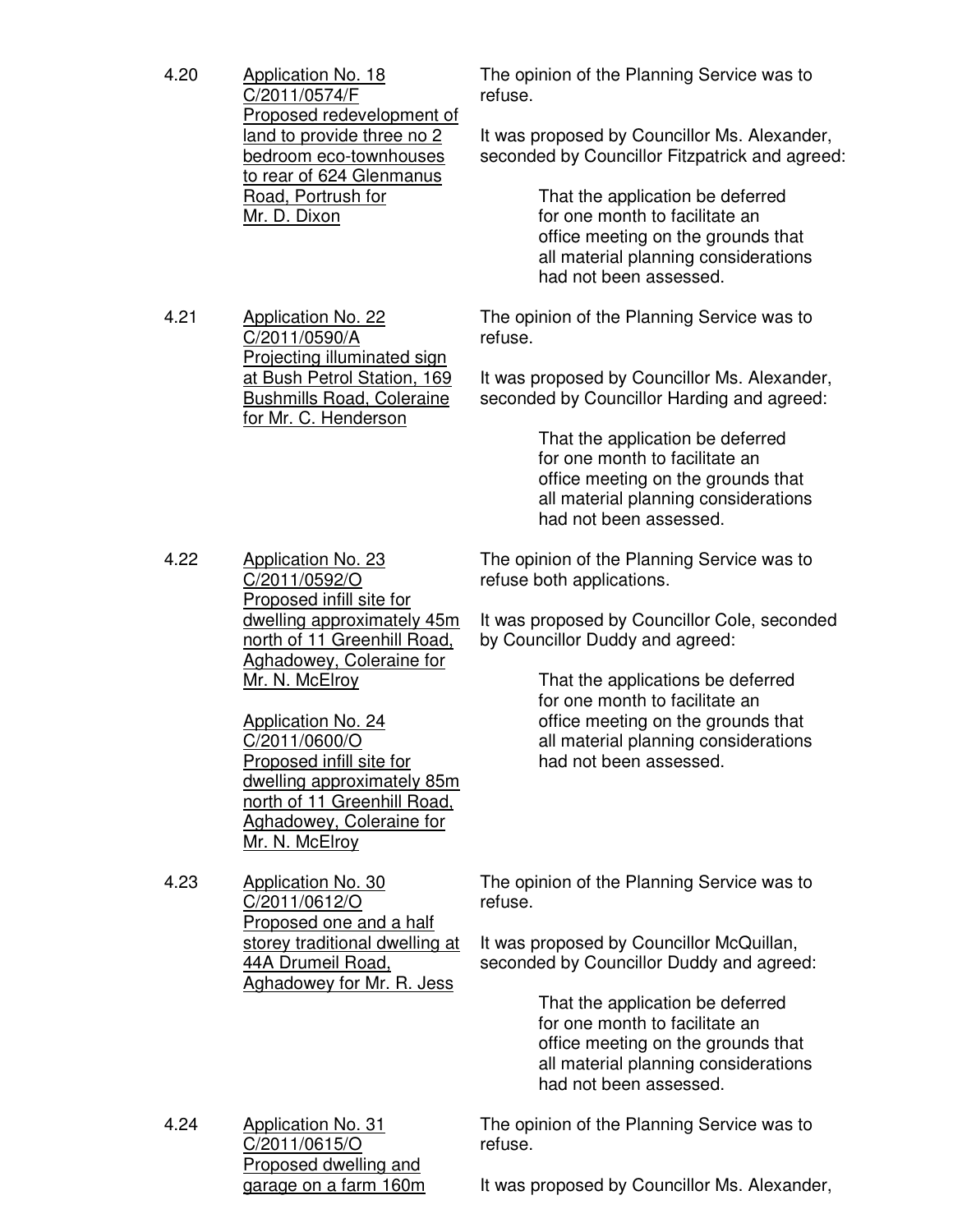| north-east of 25 Leeke<br>Road, Portrush for | seconded by Councillor Archibald and agreed:                                                                                                                               |
|----------------------------------------------|----------------------------------------------------------------------------------------------------------------------------------------------------------------------------|
| Mr. D. Mallagh                               | That the application be deferred<br>for one month to facilitate an<br>office meeting on the grounds that<br>all material planning considerations<br>had not been assessed. |

4.25 Application No. 32 C/2011/0618/F Construction of one and half storey dwelling house and garage 190m north of 111 Boleran Road, Coleraine for Mr. P. Mullan The opinion of the Planning Service was to refuse. It was proposed by Councillor Mrs. Loftus, seconded by Councillor McQuillan and agreed: That the application be deferred

 for one month to facilitate an office meeting on the grounds that all material planning considerations had not been assessed.

# **5.0 OFFICE MEETINGS**

It was noted that the office meetings would be held on Friday,  $23<sup>rd</sup>$  March 2012.

# **6.0 DRAFT NORTHERN AREA PLAN – STAGE 2 PUBLIC EXAMINATION UPDATE**

The Principal Administrative Officer advised Members that the Coleraine part of the Public Examination had concluded on 13<sup>th</sup> February and that the conclusion date for the hearings for Moyle, Limavady and Ballymoney was 22<sup>nd</sup> March, 2012.

# **Agreed:**

That Mr. Fleming would prepare a Summary Paper to update Members at a future Planning Committee meeting.

# **7.0 GENERAL PLANNING ISSUES**

# **7.1 48-50 Ballyreagh Road, Portrush**

The Principal Administrative Officer responded to a Member's question and clarified that the developer would have to apply to Council to have a restrictive covenant attached to this land removed prior to further development.

# **8.0 PLANNING AND DEMOLITION CONTROL**

Consideration was given to the above Consultation Document (previously supplied) and it was agreed to support the Department's proposals to amend the Direction on Demolition and Development and to introduce permitted development rights for the demolition of buildings.

# **9.0 ANY OTHER BUSINESS**

# **9.1 Protection of Listed Buildings**

Following discussion it was proposed by Councillor Ms. Alexander, seconded by Councillor Ms. Boyle and agreed: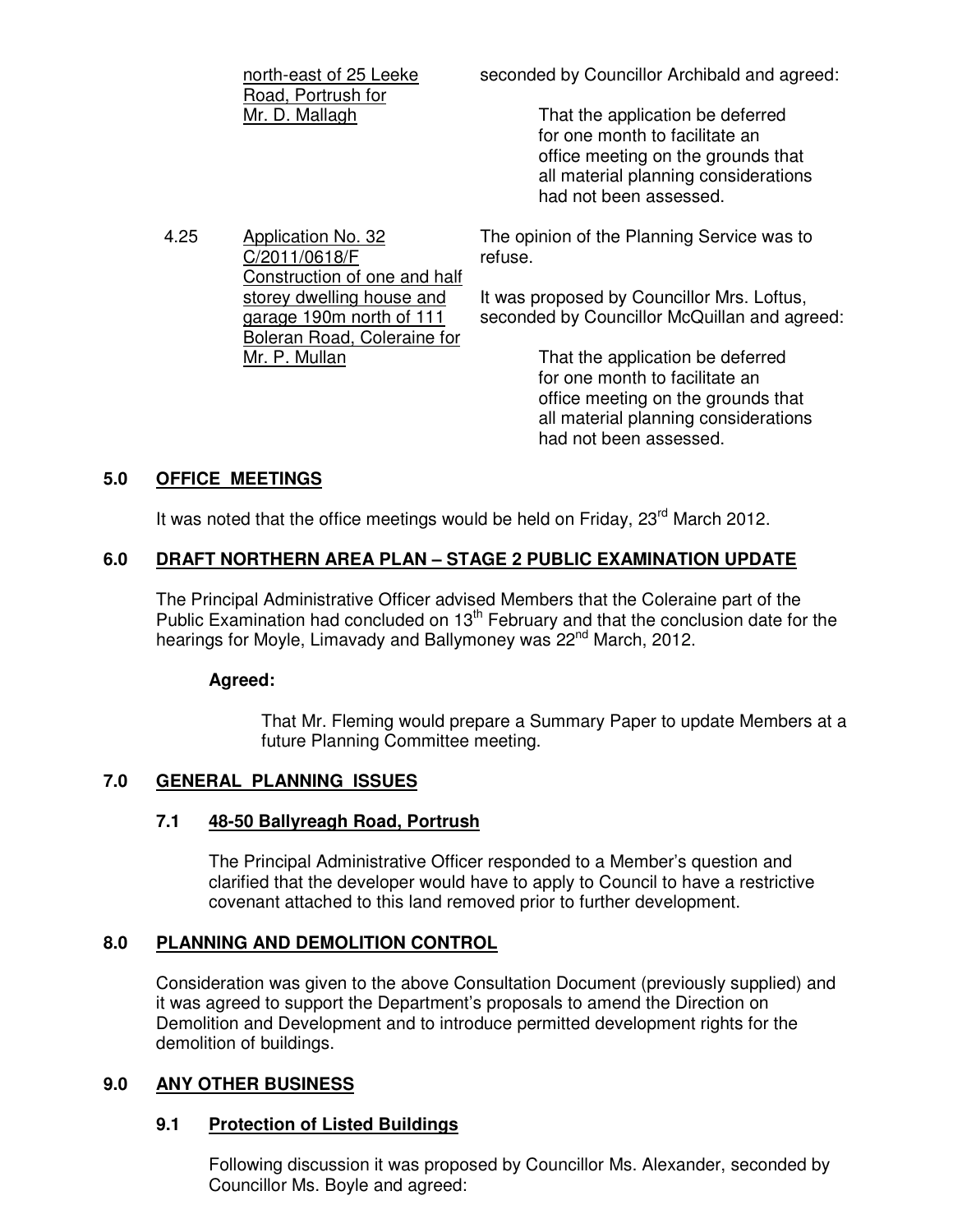That a letter be sent to the Northern Ireland Environment Agency and copied to the Minister requesting protection of listed buildings within the Borough with immediate effect.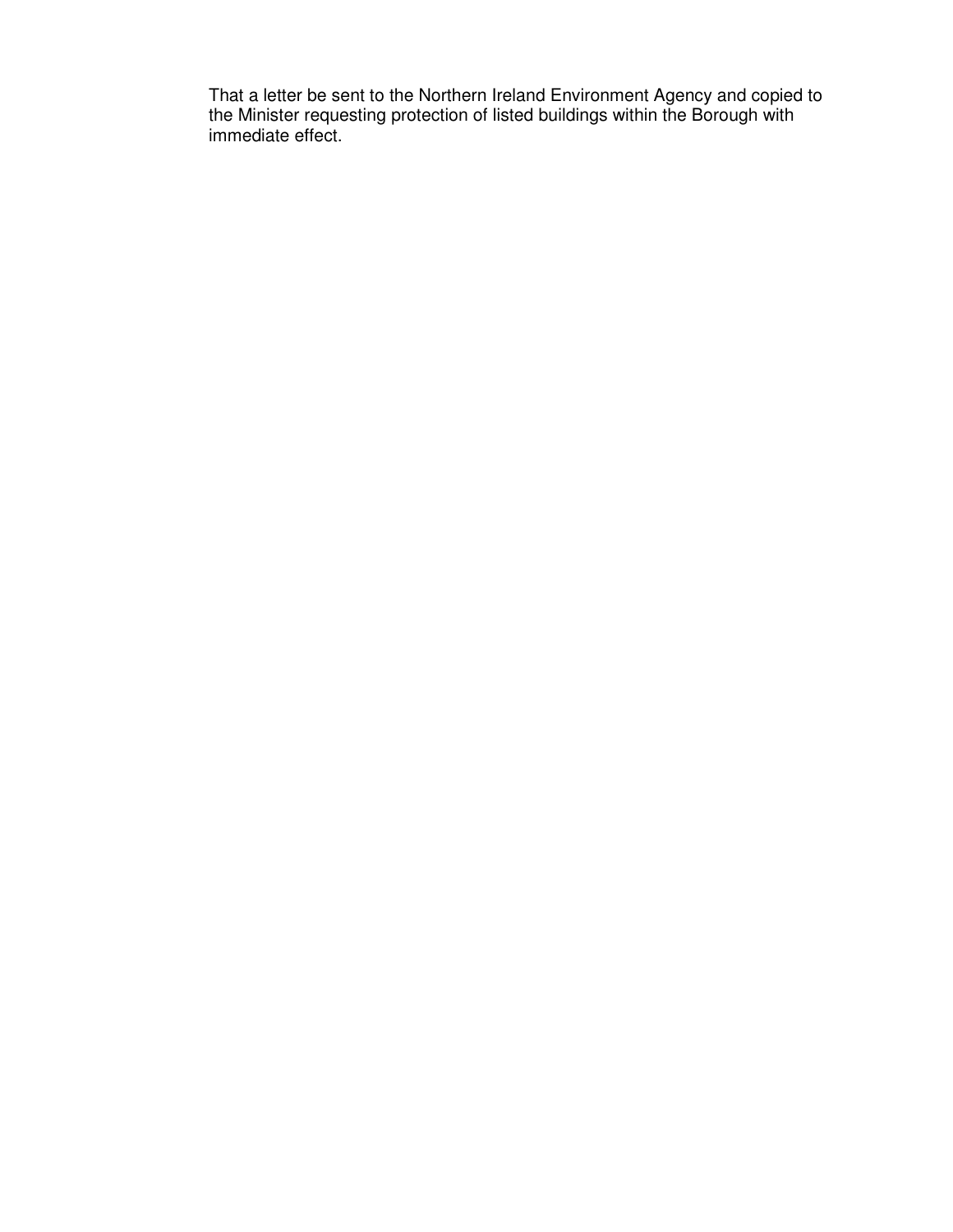# **LEISURE AND ENVIRONMENT COMMITTEE**

# **6 th March, 2012.**

| <b>Present:</b>                   |                                                                                                                                                                              | Councillor A. S. Cole, in the Chair                                                                                                            |  |
|-----------------------------------|------------------------------------------------------------------------------------------------------------------------------------------------------------------------------|------------------------------------------------------------------------------------------------------------------------------------------------|--|
|                                   |                                                                                                                                                                              | The Mayor, J. M. Bradley                                                                                                                       |  |
|                                   |                                                                                                                                                                              | The Deputy Mayor, Councillor W. A. King                                                                                                        |  |
|                                   | <b>Aldermen</b>                                                                                                                                                              |                                                                                                                                                |  |
|                                   | W. T. Creelman                                                                                                                                                               | N. F. Hillis                                                                                                                                   |  |
|                                   | <b>Councillors</b>                                                                                                                                                           |                                                                                                                                                |  |
|                                   | C. S. Alexander (Ms.)<br>C. Archibald<br>D. D. Barbour<br>Y. Boyle (Ms.)<br>G. Duddy<br>E. P. Fielding (Mrs.)<br>M. Fielding<br>(Items 11.1 - 12.2)<br><b>B.</b> Fitzpatrick | D. Harding<br>R. J. Holmes<br>R. A. Loftus (Mrs.)<br>W. McCandless<br>D. McClarty<br>G. L. McLaughlin<br>A. McQuillan<br>(Items $1.0 - 11.1$ ) |  |
| Officers in<br><b>Attendance:</b> | Corporate Director of Environmental Services,<br>Director of Leisure and Development. Senior T                                                                               |                                                                                                                                                |  |

**Corporate** Technical Officer, Health and Well Being Officer, (Items 1.0 – 3.6) Head of Estates and Facilities and Administrative Assistant.

#### Apology: Alderman McClure

#### **1.0 WELCOME**

The Chairman welcomed everyone to the meeting.

#### **2.0 "IN COMMITTEE"**

It was agreed to discuss items to be heard "In Committee" at the end of the meeting.

#### **3.0 ENVIRONMENTAL SERVICES' REPORT**

 The Report of the Corporate Director of Environmental Services was considered (previously supplied).

Matters arising:

#### **3.1 DRD Roads Service**

#### **3.1.1 Proposed Loading Bay Parking Restriction – Dunluce Avenue, Portrush**

Consideration was given to information on this topic, as detailed in the report.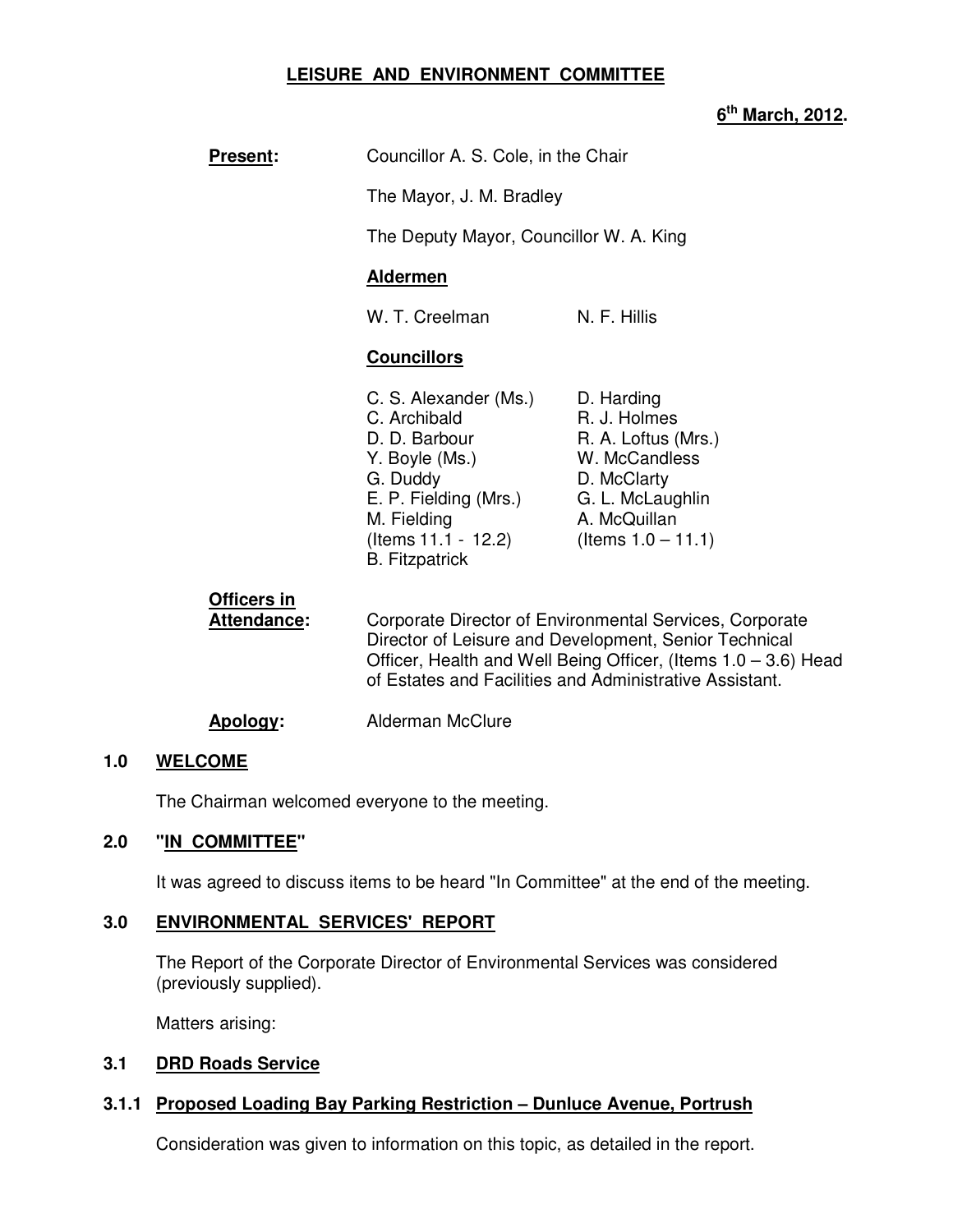## **Recommended:**

That Council support Roads Service's proposal to provide a loading bay adjacent to the Eglinton Hotel at Dunluce Avenue, Portrush which would operate between 8.00 a.m. and 6.00 p.m. Monday to Saturday and be available for normal parking after 6.00 p.m. daily.

## **3.1.2 Proposed Speed Limits – A54 Culcrow, Coleraine and Rusky Park, Coleraine**

Consideration was given to information on this topic, as detailed in the report.

## **Recommended:**

That Council support Roads Service's proposal to introduce a 50mph speed limit to a section of Curragh Road, Coleraine in the vicinity of Culcrow Primary School and also introduce a 30mph speed limit along a section of Rusky Park at the Curragh Road, approach.

## **3.2 Association for Petroleum and Explosives Administration – Adoption of Blue Book**

Consideration was given to information on this topic, as detailed in the report.

### **Recommended:**

That Council adopt this technical guidance publication for use by the Environmental Services Department.

### **3.3 Approval of Products of Animal Origin Establishments Under EC Regulation 853/2004**

Premises producing animal products require District Council approval. The following approved establishment recently changed their operation and no longer manufactures buttermilk or any other dairy products; therefore this operation needs to be removed from their approval:

• Aghadowey Creamery Limited (Trading as Aghadowey Food Service), 96 Moneybrannon Road, Aghadowey, Coleraine.

The establishment continues to maintain approval for the wholesale storage and distribution of other products or animal origin, including meat products and meat preparations, dairy products, and egg products.

### **Recommended:**

That Council grant the above amendment.

# **3.4 Draft Biodiversity Duty Guidance for Public Bodies**

Consideration was given to information on this topic, as detailed in the report.

### **Recommended:**

That Council respond to this consultation highlighting the following four strategic issues and request that the National Heritage Team at DOE further engage with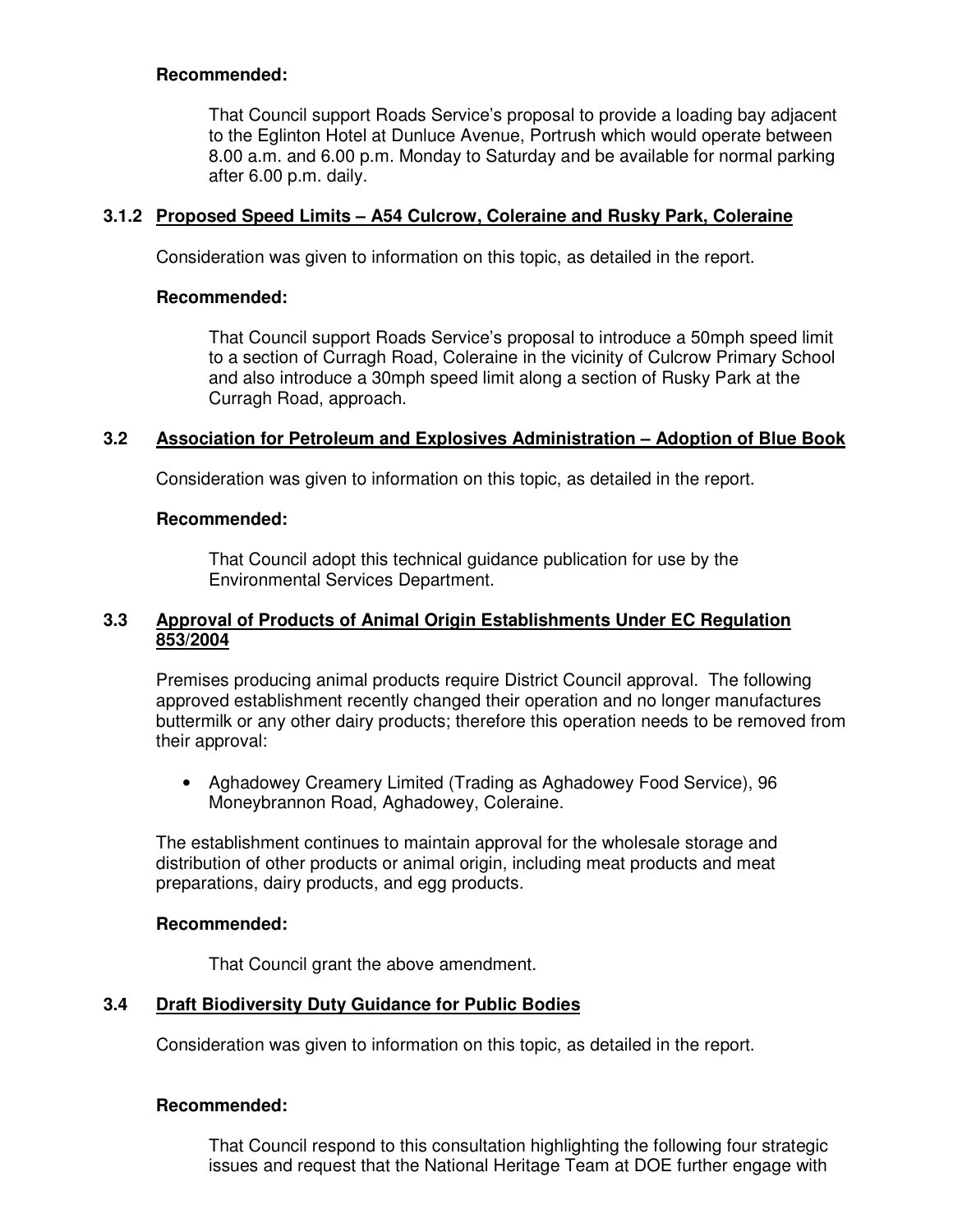the local government sector through an Implementation Steering Group in finalising this policy guidance:

- Specific guidance for Councils
- No mention of local Biodiversity Action Plans
- A lack of clarity around regional Biodiversity Action Plans
- Linkages between the Biodiversity Duty and the NI Biodiversity Strategy

## **3.5 Health and Well Being at Coleraine Borough Council**

#### **Coleraine Borough Council Becomes a 'Heart Town'**

The Health and Well Being Officer gave an overview of how her role has evolved and highlighted some of the main aspects of the Coleraine Action Plan. She also briefed members on the 'Heart Town' initiative.

#### **Recommended:**

On the proposal of the Deputy Mayor and seconded by Councillor Ms. Boyle, that:

- (a) Council approve the Health and Well Being Action Plan for the period  $1<sup>st</sup>$  April,  $2012 - 31$ <sup>st</sup> March, 2013.
- (b) Council grant approval to run the 'Heart Town' initiative for a one year period, with an opportunity to extend for a five year period if deemed successful.

Members noted that copies of the Action Plan would be available in the Members' Library and could be emailed if requested.

### **3.6 Fuel Poverty**

Consideration was given to information on this topic, as detailed in the report.

Members were reminded of a report item in March 2011 to waiver the Building Control fee for roof space insulation and this was agreed until June 2011. DSD have requested that the Building Control charges in relation to roof insulation be reconsidered. Currently, roof insulation is part of the DSD Warm Home Scheme and attracts a fee of £60.00.

A discussion ensued on this topic and the options available to Council, as detailed in the report. A member queried who was eligible for the scheme and the Corporate Director of Environmental Services advised he would investigate and report back at a future meeting.

### **Recommended:**

That Option 3 be adopted with the Building Control fee being levied and retained for investment into local fuel poverty initiatives.

### **3.7 Entertainment Licences**

### **3.7.1 Coleraine Bowling Club, Lodge Road, Coleraine**

An application for a grant of an Entertainment Licence had been received from Mr. L. Hickey.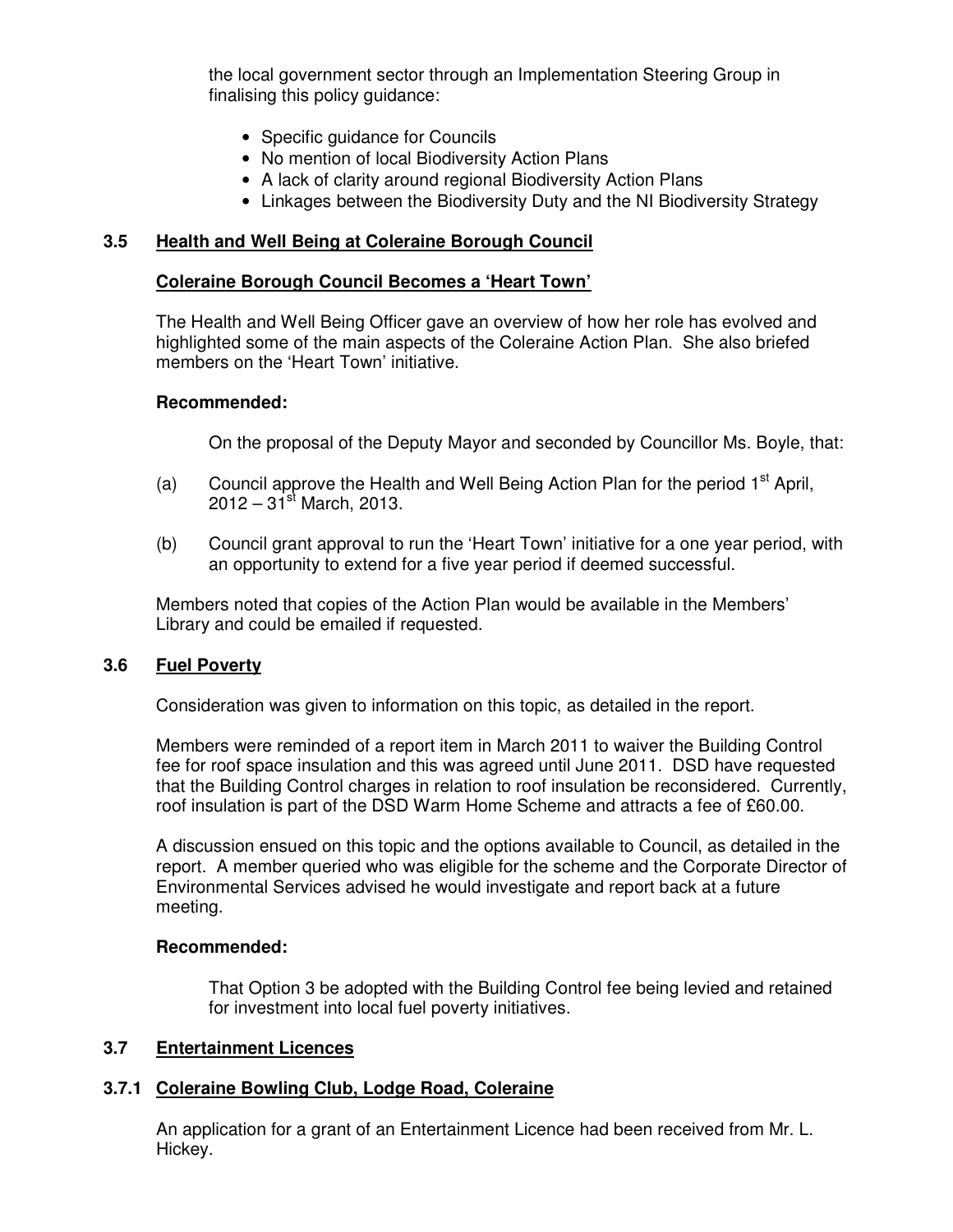Days and times on which it is intended to provide such entertainment:

 Monday-Saturday - 11.30 a.m. – 11.00 p.m. except on those occasions when a late licence has been granted 11.30 a.m.-1.00 a.m.

#### **Recommended:**

That the Entertainment Licence be granted subject to compliance with any recommendations of the Council's Licensing Department inclusive of the following special conditions:

- All requirements as contained within Night Safe Coleraine Code of Best Practice 2008.
- All door supervisors employed must be licensed with a scheme recognised by Coleraine Borough Council

#### **3.7.2 Me & Mrs. Jones, 1-5 The Diamond, Portstewart**

An application for a grant of an Entertainment Licence had been received from Mr. A. Bradley.

Days and times on which it is intended to provide such entertainment:

 Ground Floor and Basement Monday/Tuesday – Saturday/Sunday 11.30 a.m. – 1.00 a.m. Sunday 12.30 p.m. - Midnight

Members noted that letters of objections had been received.

#### **Recommended:**

That this application be deferred to the Council meeting on  $27<sup>th</sup>$  March, 2012 when both the applicant and objectors would be given an opportunity to address Council.

### **3.8 Pest Control Service – Northern Group Systems**

Members were informed that the Group Committee had decided to terminate this service from 31<sup>st</sup> March, 2012.

#### **Recommended:**

That Council explore the possibility of a joint tender across the cluster Councils of Limavady, Moyle and Ballymoney and if this proves unsuccessful, Council would pursue independent tendering for the service.

#### **3.9 For Information**

Members noted information on the following topics, as detailed in the report:

- Consumer Protection Act 1987, The Cigarette Lighter Refill (Safety) Regulations 1999 – Lighter Refill Test Purchase Exercise January 2012
- Building Control Report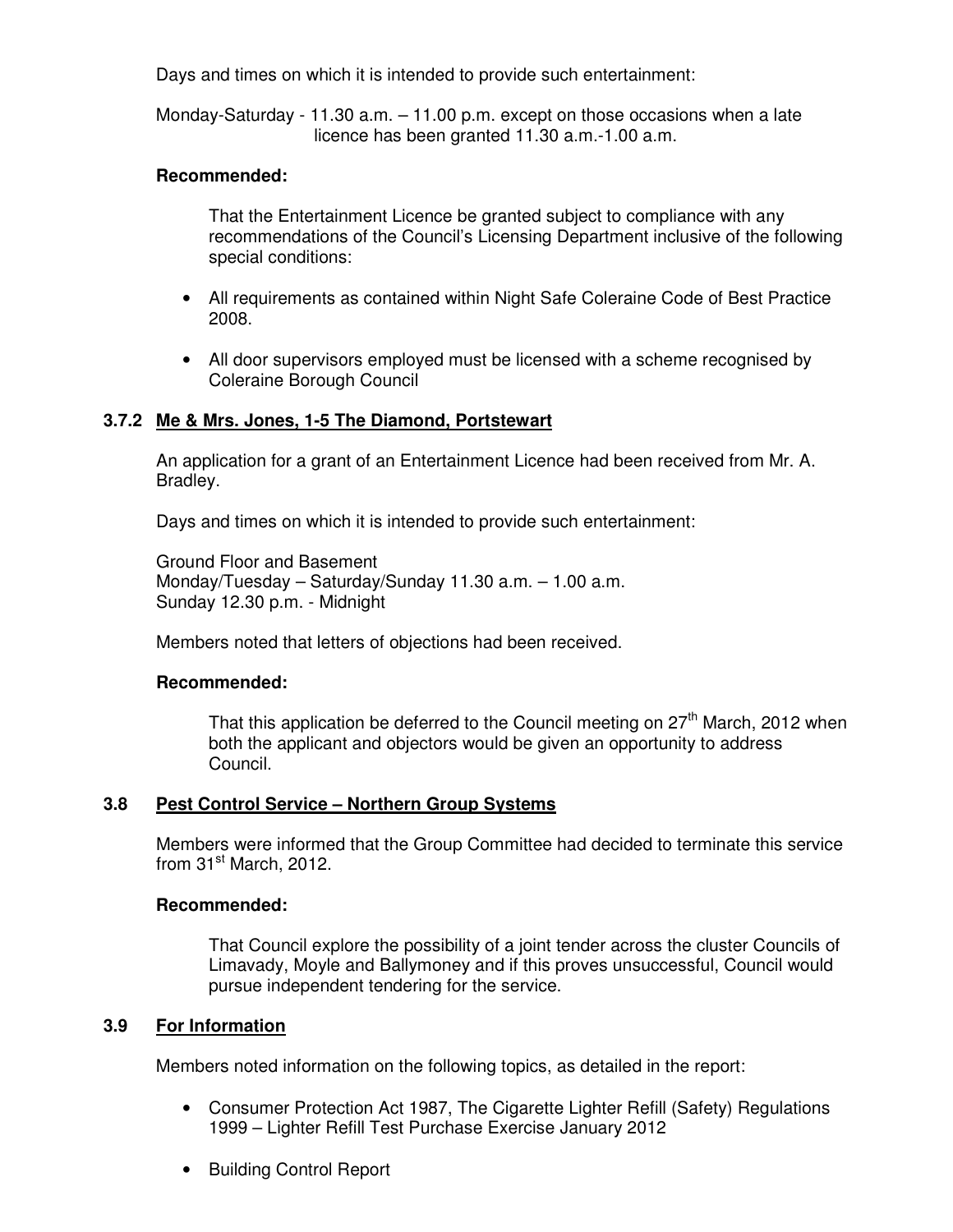- Developing Effective Governance Arrangements to Support Health Improvement Working at a Sub Regional Level
- Emergency Planning Test Exercise  $-25<sup>th</sup>$  March, 2012, West Strand, Portrush. Members interested in attending this exercise were asked to contact the Corporate Director of Environmental Services or the Principal Administrative Officer.

Following a member's query regarding courses at the Emergency Planning College in York, the Corporate Director of Environmental Services advised he would investigate if suitable courses were available.

## **4.0 LEISURE SERVICES' REPORT**

 The Report of the Corporate Director of Leisure and Development was considered (previously supplied).

Matters arising:

## **4.1 Use of 'Bowl' Area, Portrush for Last Saturday in August Demonstration**

Consideration was given to information on this topic, as detailed in the report.

#### **Recommended:**

That Council grant permission for the use of the 'Bowl' area in Portrush to stage the Annual County Londonderry Grand Black Chapter Demonstration on Saturday, 25<sup>th</sup> August, 2012, subject to insurance and risk assessment being provided for the event.

### **4.2 Review of Policy for Commercial Licences at Council's Harbour Facilities**

Consideration was given to information on this topic, as detailed in the report.

### **Recommended:**

That the existing policy for commercial licences is reviewed and a report brought back to the next Leisure and Environment Committee Meeting for members' consideration.

### **4.3 For Information**

Members noted information on the following topics, as detailed in the report:

- Exhibition: Celebrating 400 years of the King James Bible
- St. Patrick's Day Community Events Programme

### **5.0 'ReVitalise Scheme'– Main Street, Portrush**

Consideration was given to information on this scheme, as detailed in the report.

### **Recommended:**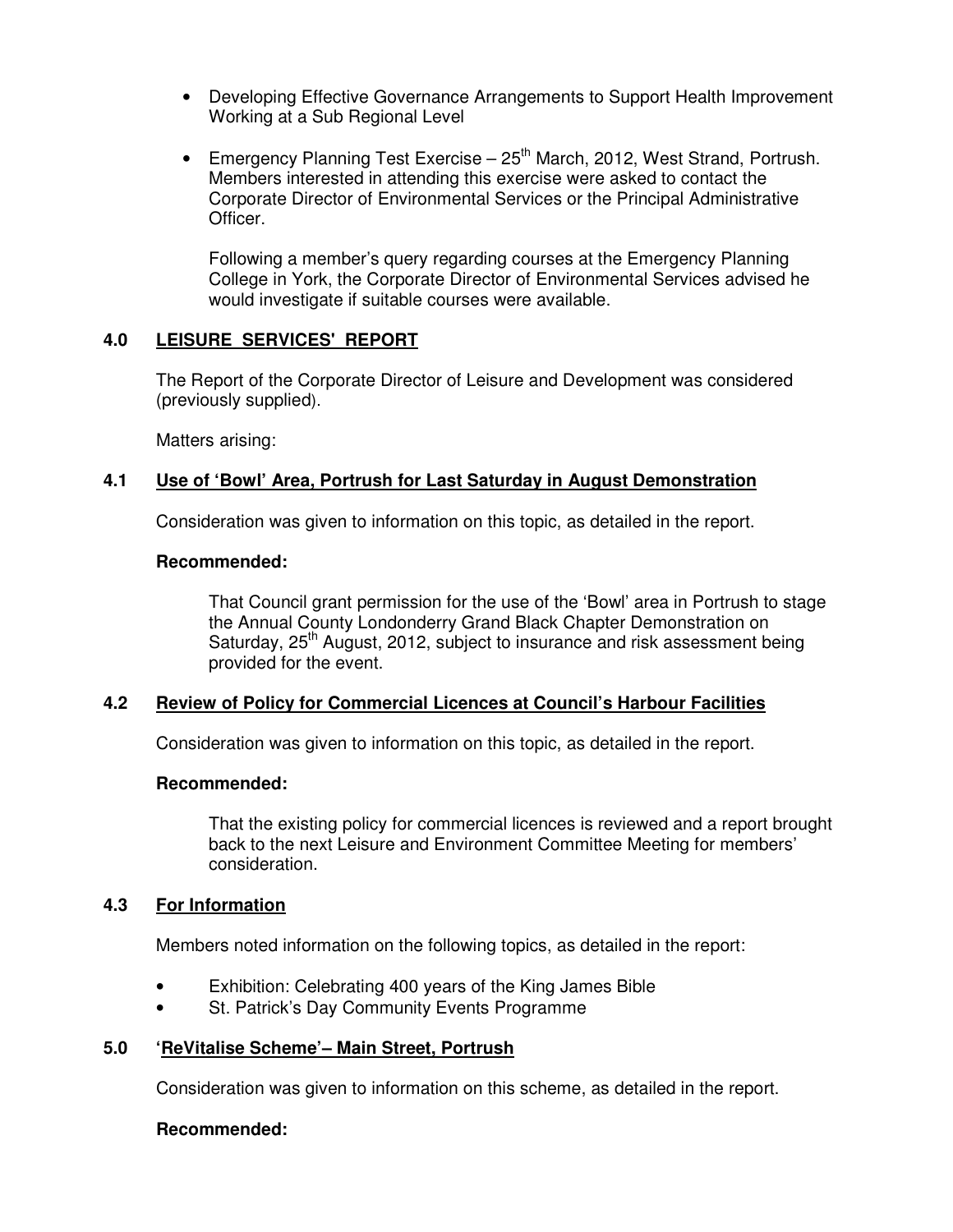That Council proceed with the 'ReVitalise' Scheme' on the basis of receiving a letter of offer for funding from Department for Social Development.

Members noted that the value of the grant anticipated from DSD would be to a maximum of £150,000 with no match funding required.

## **6.0 GRASS CUTTING POLICY**

A member referred to a copy of a letter he had received regarding a Freedom of Information request regarding the grass cutting policy in the Mountsandel Road, Coleraine area. The Corporate Director of Leisure and Development advised that he had received the letter and the matter was being dealt with.

## **7.0 RIDING FOR THE DISABLED, COLERAINE**

The Mayor advised members of an event at the RDA Causeway Coast arena to be held this evening.

## **8.0 HORSES ON BEACHES**

A member advised she had received a complaint from a member of the public regarding the unacceptable behaviour of a person in charge of a horse and cart on East Strand Beach, Portrush and asked if minor amendments could be made to the Horses on Beaches Policy to address the problem. The Corporate Director of Environmental Services advised that Council could revisit the Policy at any time but in the interim period would raise the matter with the PSNI.

## **9.0 BEES, BUTTERFLIES AND BLOOMS**

A member referred to a project featured on BBC2 entitled 'Bees, Butterflies and Blooms' which is focusing on halting the decline in honey bees and insect pollinators with insect friendly plants. He advised that the Biodiversity Officer could attend a future meeting with more details on how Council could get involved.

# **10.0 ENTERTAINMENT LICENCES - DISCOUNTED DRINK PROMOTIONS**

A member referred to discounted drink promotions on licensed premises and queried if Council was considering a review of Entertainment Licences. The Corporate Director of Environmental Services advised that the Entertainment Licence was primarily to regulate entertainment and the Court was responsible for Liquor Licences. Consideration was being given to ways in which licences could be conditioned to curb irresponsible drinks promotions.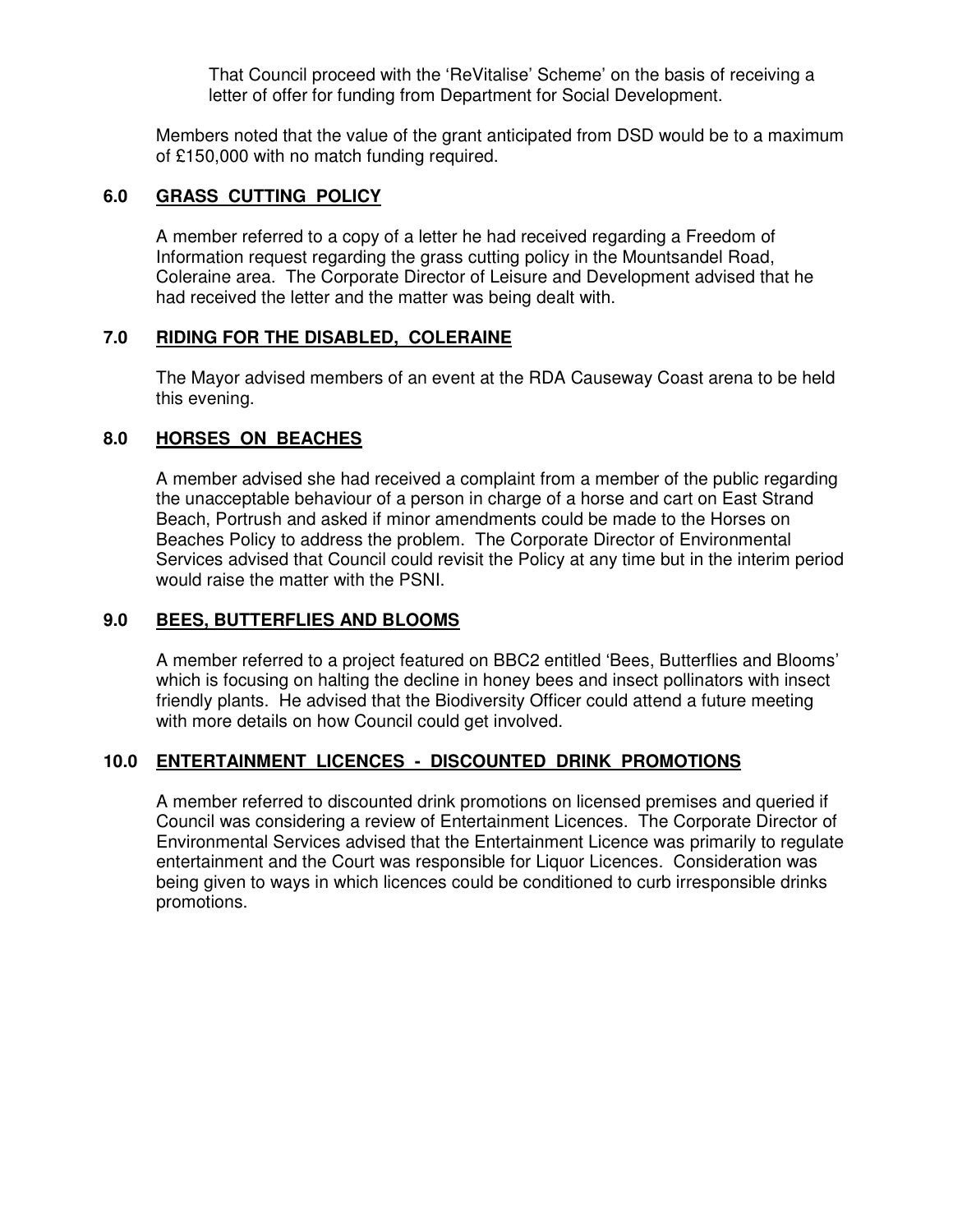## **POLICY AND DEVELOPMENT COMMITTEE**

# **20th March, 2012.**

| <b>Present:</b>                   | Councillor D. D. Barbour, in the Chair                                                                                                                                                                                                                                                                                                                                                                                                                                                             |                                                                                                                                   |  |
|-----------------------------------|----------------------------------------------------------------------------------------------------------------------------------------------------------------------------------------------------------------------------------------------------------------------------------------------------------------------------------------------------------------------------------------------------------------------------------------------------------------------------------------------------|-----------------------------------------------------------------------------------------------------------------------------------|--|
|                                   |                                                                                                                                                                                                                                                                                                                                                                                                                                                                                                    | The Deputy Mayor, Councillor W. A. King                                                                                           |  |
|                                   | <b>Aldermen</b>                                                                                                                                                                                                                                                                                                                                                                                                                                                                                    |                                                                                                                                   |  |
|                                   | W. T. Creelman<br>M. T. Hickey (Mrs.)                                                                                                                                                                                                                                                                                                                                                                                                                                                              | N. F. Hillis<br>W. J. McClure                                                                                                     |  |
|                                   | <b>Councillors</b>                                                                                                                                                                                                                                                                                                                                                                                                                                                                                 |                                                                                                                                   |  |
|                                   | C. Alexander (Ms.)<br>C. Archibald<br>Y. Boyle (Ms.)<br>G. Duddy<br>E. P. Fielding (Mrs.)<br>M. Fielding<br><b>B.</b> Fitzpatrick                                                                                                                                                                                                                                                                                                                                                                  | R. J. Holmes<br>R. A. Loftus (Mrs.)<br>W. McCandless<br>D. McClarty<br>G. L. McLaughlin<br>A. McQuillan<br>(Items $1.0 - 6.3.3$ ) |  |
| Officers in<br><b>Attendance:</b> | Town Clerk and Chief Executive, Corporate Director of<br>Leisure and Development (Items $6.2.1 - 6.3.4$ ), Head of<br>Development Services, Head of Performance, Policy and<br>Governance, Head of Leisure Services, Acting Head of<br>Finance, Economic Development Manager (Items $1.0 - 6.1.6$ ),<br>Acting Community Development Manager (Items $1.0 - 6.1.6$ ),<br>Tourism Manager (Items $6.1 - 6.1.6$ ), Portrush Regeneration<br>Manager, Transitions Manager and Administrative Assistant |                                                                                                                                   |  |
| <b>Apologies:</b>                 | <b>Councillors Cole and Harding</b>                                                                                                                                                                                                                                                                                                                                                                                                                                                                |                                                                                                                                   |  |

### **1.0 IN COMMITTEE**

It was agreed to consider a number of items 'In Committee' at the end of the meeting.

### **2.0 DEVELOPMENT SERVICES' REPORT**

 Consideration was given to the Report of the Head of Development Services (previously supplied).

Matters arising:

### **2.1 Community Support Plan 2012-2013**

Members noted information on the Community Support Plan 2012-2013, as contained in the report. It was advised that the Letter of Offer had now been received from the Department for Social Development (DSD) for this scheme, in the sum of £115,187.

The Head of Development Services clarified the necessity for providing a number of reports to Members given the very tight timeframe available to Council to approve Letters of Offer from the Department and the resulting action plans.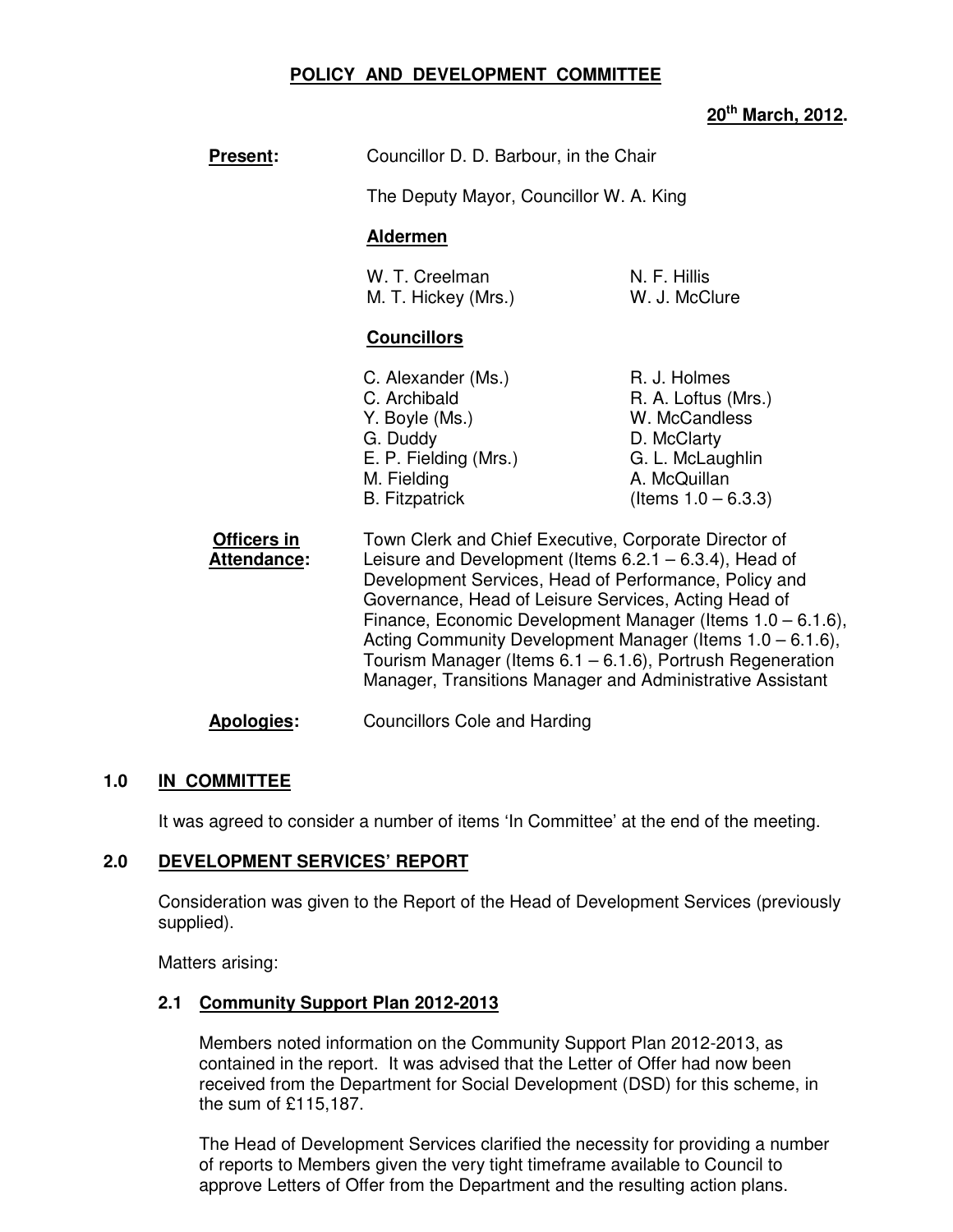### **Recommended:**

 On the proposal of Councillor McClarty and seconded by Councillor Fitzpatrick, that Council approves the Community Support Action Plan at a total cost of £321,900 with a total net cost to Council of £206,713.

During a period of discussion Members were informed that the Action Plan and associated budget would span across the year. In response to a Member's request for information on community groups involved with this project the Acting Community Development Manager advised that she would provide full information to a future meeting and would circulate a booklet of summary information in the meantime.

Officers were thanked on behalf of Garvagh Development Trust for their work on the scheme.

### **2.2 Good Relations Action Plan 2012-2013**

Members noted information on the Good Relations Action Plan 2012-2013 and the key outcomes of the Good Relations Programme to date, as contained in the report.

#### **Recommended:**

 That Council approves the delivery of the Good Relations Action Plan for 2012-2013 at a total cost of £126,260, subject to £92,650 funding from the Office of the First Minister and the Deputy First Minister and a net cost to Council of £33,610.

## **2.3 Policing and Community Safety Partnership (PCSP): Transitional Arrangements**

Consideration was given to Council's Interim six-month plan to cover the transitional phase of the new PCSP from  $1<sup>st</sup>$  April, 2012 to 30<sup>th</sup> September, 2012, as required by The Joint Committee (Department of Justice and the NI Policing Board).

 Members noted that the external funding for the plan would be provided from Council's 2012-2013 PCSP allocation.

#### **Recommended:**

That Council approves the transitional arrangements and associated actions within the Interim Plan for the new PCSP at a total cost of £155,232 for the period  $1^{st}$  April, 2012 – 30<sup>th</sup> September, 2012, or until such time as the new PCSP Plan can be developed and implemented.

### **2.4 Neighbourhood Renewal Funding 2012-2014**

The Department for Social Development (DSD) had made an offer of funding for Council to manage the Neighbourhood Renewal programme in the Coleraine area for a further two years. Members noted that there would be no cost to Council in continuing to manage this initiative.

#### **Recommended:**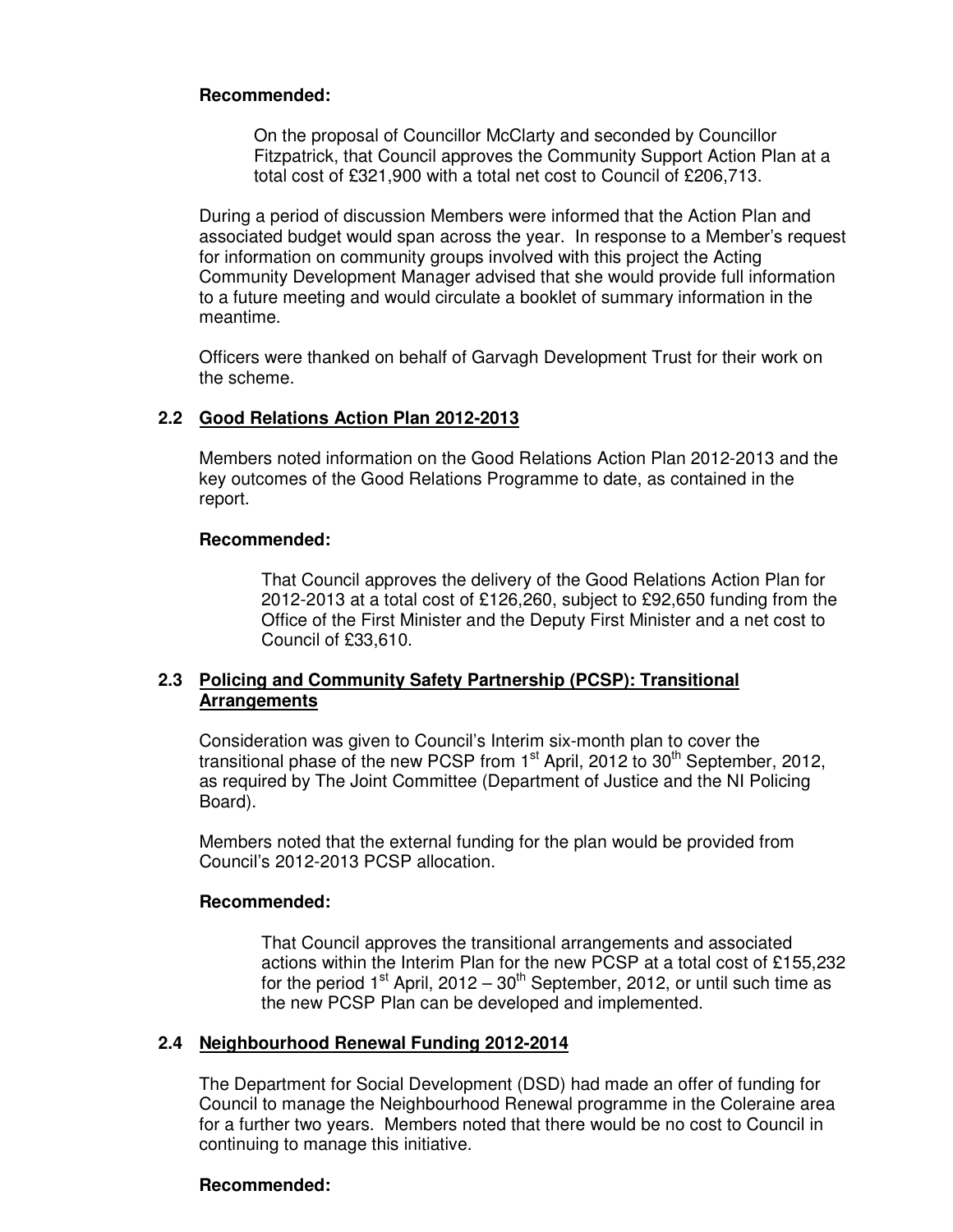That Council accepts the offer of funding from DSD in the sum of £139,746.52 for the period 1<sup>st</sup> April, 2012 to 31<sup>st</sup> March, 2014 and continues to manage the Neighbourhood Renewal programme in the Coleraine area.

## **2.5 For Information**

Members noted information on the following topics, as contained in the report:

- i) European Sustainable Competitiveness Programme 2007-2013.
- ii) Public Realm Scheme, Park Street, Coleraine.
- iii) Northern Ireland Economic Strategy.

## **3.0 LEISURE SERVICES' REPORT**

### **3.1 Britain in Bloom**

The Head of Leisure Services presented a report on this topic and highlighted the challenges confronting Council during June 2012, when the key milestones for the Britain in Bloom competition would take place.

 During a period of discussion Members expressed regret that Council would be unable to take part in the 2012 competition. It was, however, noted that entry had been made to the Ulster in Bloom competition, which would take place later in March.

### **Recommended:**

Following discussion, that Council withdraw this year's entry to the Britain in Bloom Award 2012.

# **4.0 CHIEF EXECUTIVE'S REPORT**

 Consideration was given to the Report of the Town Clerk and Chief Executive (previously supplied).

Matters arising:

### **4.1 Finance**

4.1.1 For Information

Members noted information on the following topics, as contained in the report:

- i) Accounts.
- ii) Financial Summary Period 9.

# **4.2 Members' Services**

4.2.1 For Information

Members noted information on the following topics, as contained in the report:

i) Forecast of Key Council Events March – April 2012.